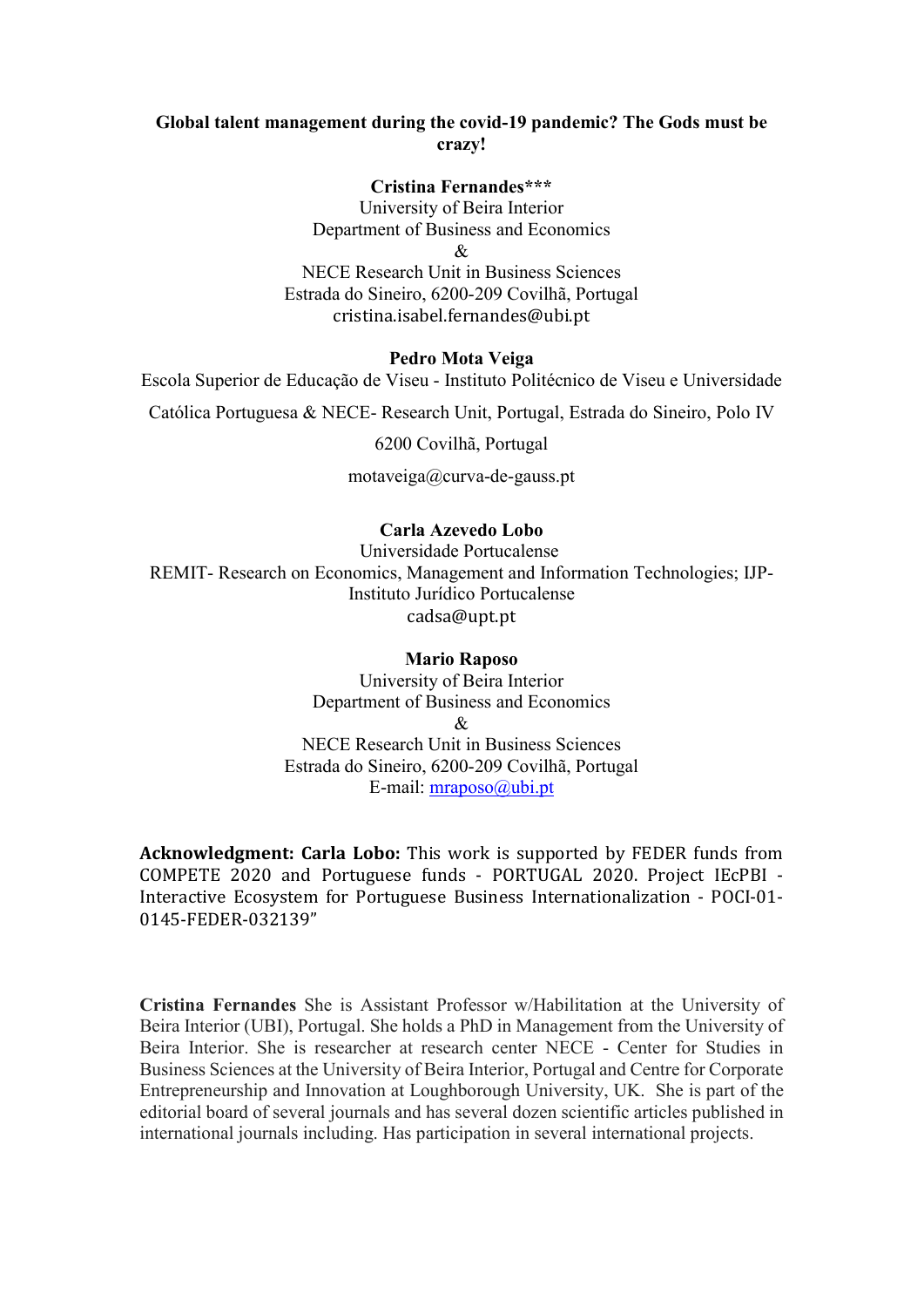Pedro Mota Veiga He is Assistant Professor at the Polytechnic Institute of Viseu and Assistant Professor at the University of Beira Interior (UBI). He has a degree in Probability and Statistics from the University of Lisbon and a PhD in Management from the University of Beira Interior. He is currently a Researcher at NECE-Center for Studies in Business Sciences of the University of Beira Interior and member of the Scientific Committee of Diaverum Kidney Care (Sweden). He has several dozen scientific articles published in international journals. He performs the role of scientific consultant in several entities.

Carla Lobo she is Assistant Professor at the Universidade Portucalense Infante D Henrique, Porto, Portugal. She has a PhD in Management from the Universidade Portucalense Infante D Henrique. She is currently a Researcher at REMIT- Research on Economics, Management and Information Technologies and IJP- Instituto Jurídico Portucalense. She has several dozen scientific articles published in international journals. Has participation in several international projects.

Mário Raposo He is Rector and full professor at the University of Beira Interior (UBI), Portugal. He holds a PhD in Management from University of Beira Interior (UBI), Portugal. He is researcher at research center NECE - Center for Studies in Business Sciences at the University of Beira Interior, Portugal. He is part of the editorial board of several journals and has several dozen scientific articles published in international journals including. Has participation and coordination in several international projects.

#### Abstract

The ongoing Covid-19 pandemic has brought terrifying effects for labour markets all around the world. Just as we witness rapid changes in terms of the ways of working (working from home), we are also observing an increase in unemployment. The ways in which major corporations with international operations process their global talent management (GTM) already represents a challenge in relatively stable times and clearly, in a period of such great and sustained turbulence as current experienced, this task becomes still more difficult. Hence, our research aims to study the impact of GTM on the international performance of major companies during the COVID-19 pandemic period. To this end, we surveyed a sample of 59 large companies that act in external markets.

Through recourse to multiple linear regressions, we conclude that GTM practices return positive impacts on levels of international performance. Our research returns theoretical implications in terms of the application of integrated GTM models and with the results of significant relevance to corporations operating internationally, enabling them to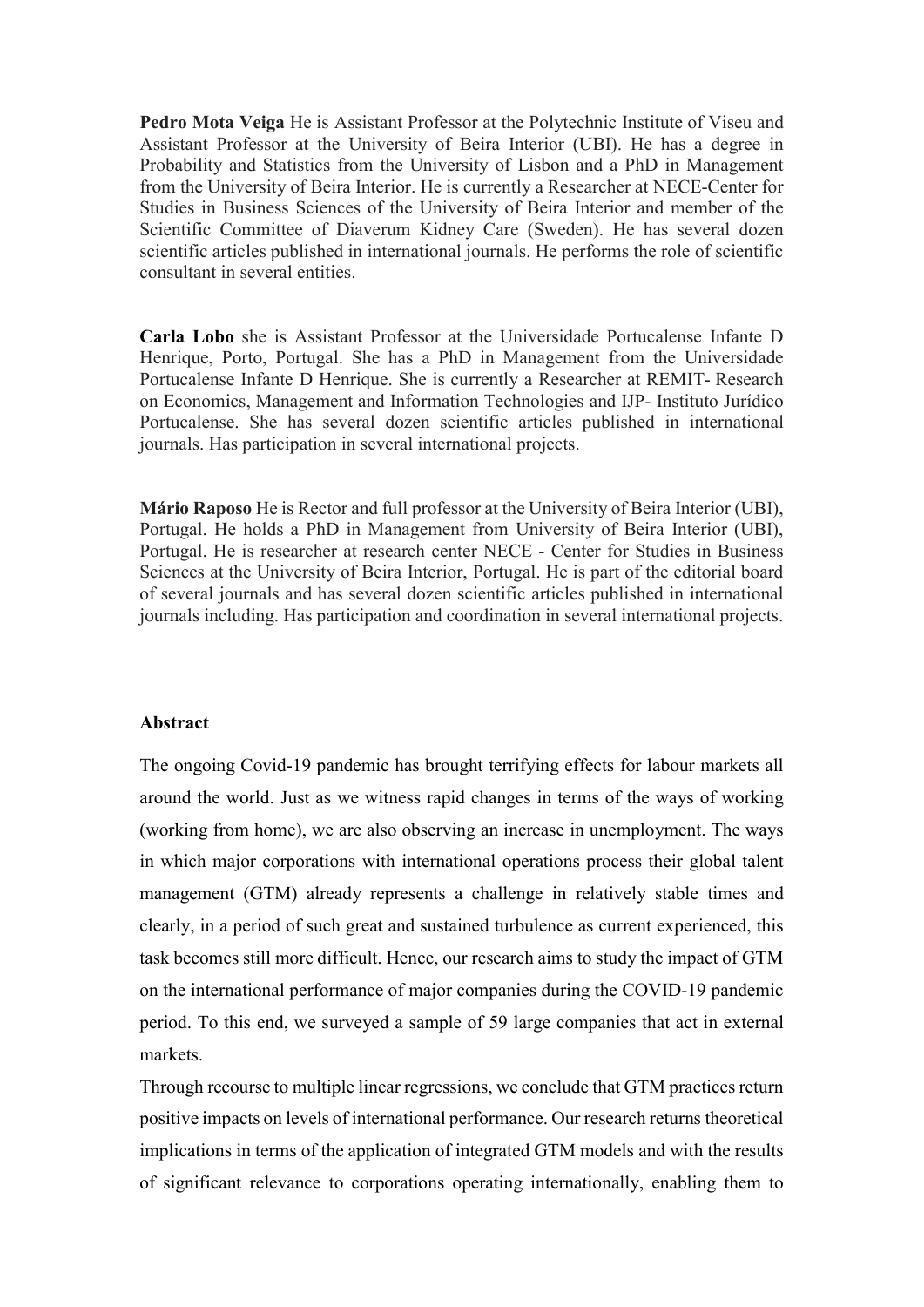better understand which strategic human resource management policies will return the best GTM results.

Key-words: Global talent management; COVID-19; International performance

## 1. Introduction

Research into talent management began in the 1990s with the consultancy McKinsey coining the expression "the war for talent" to reflect the core importance of employees to the sustained success of any company (Michaels et al, 2001). However, only in the early 21st century did the theme of talent management achieve recognition by the mainstream professional management community as a key activity within the scope of organisational management (Scullion et al, 2010). Thus, talent management has gained widespread recognition as one of the core priorities for CEOs all around the world with due recognition that they spend an average of around 20% of their time on talent management (Economist Intelligence Unit, 2006). According to Groysberg and Connolly (2015), given the global operations prevailing in contemporary markets, talent management remains very much a key priority for CEOs. Within this framework, we may expect the major multinationals to have developed highly efficient and effective talent management systems, which significantly contribute towards their sustainable organisational performance (Collings, 2016; de Frutos-Belizón et al, 2020). Global talent management (GTM) includes all the organisational activities undertaken with the objective of attracting, selecting, developing and retaining the best employees in the most strategic roles on a global scale (Scullion et al, 2010; Tarique & Schuler, 2010; Collings et al, 2019). Such is the perceived importance of GTM that some studies identify the lack of a pipeline of talent as a restriction on the company's capacity for growth and achieving its strategic priorities (Beechler & Woodward, 2009; PwC 2016; Pananond & Giroud, 2016). Hence, international management studies of human resources have focused their attention on the difference in large companies that act in external markets across different aspects of their internationalisation, strategies and international experiences as well as the prevailing economic and institutional conditions in their countries of origin (Shen & Edwards, 2013; Pananond & Giroud,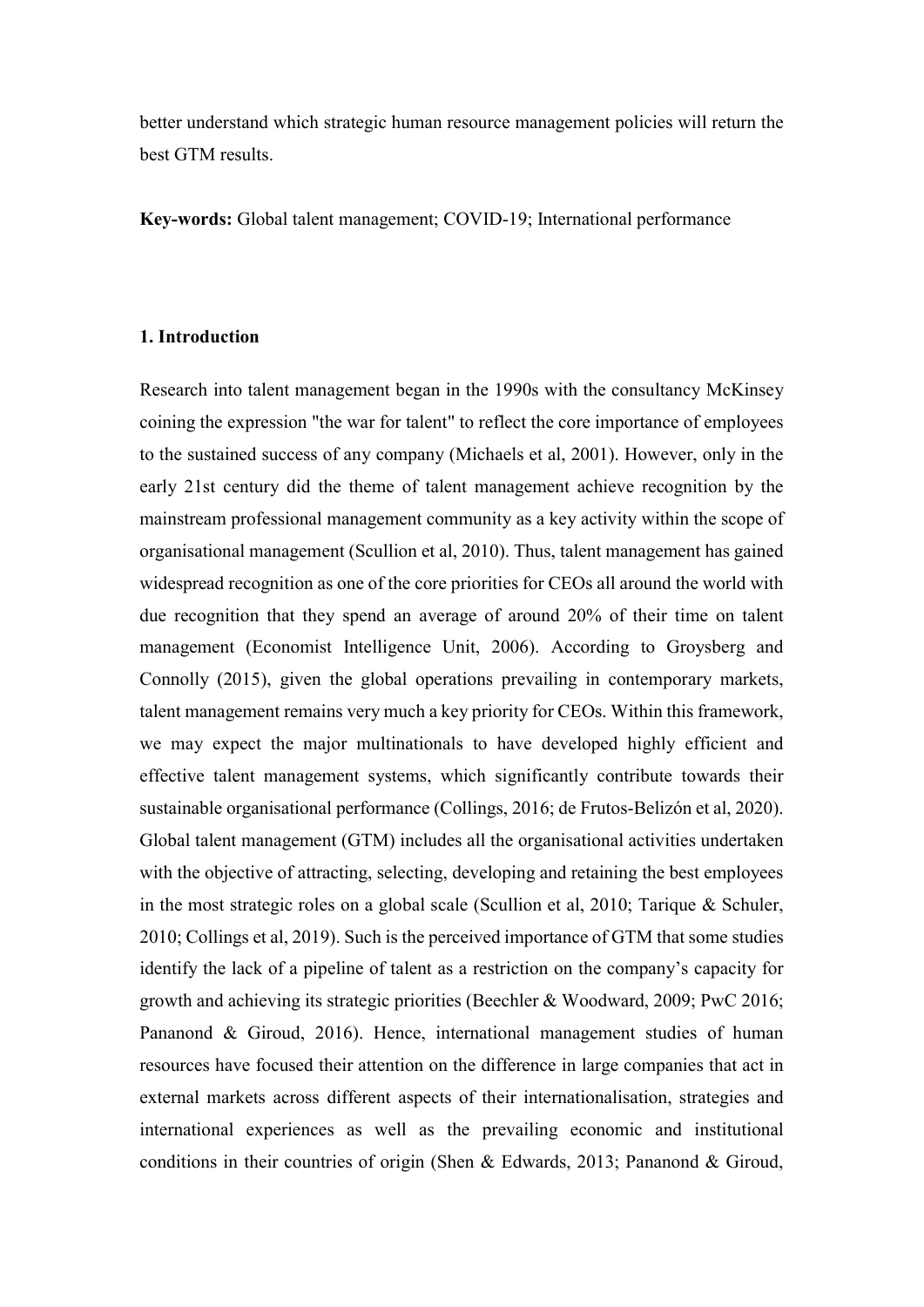2016; Cooke et al., 2018; Jackson & Horwitz, 2018; Cooke, et al., 2019) and alongside what these differences imply in terms of the difficulties in attracting global talent (Glassdoor, 2018; Cooke et al., 2018; Huang et al. 2020; Froese et al, 2020). Thus, the advance of globalisation has generated major opportunities and challenges for companies seeking to act in external markets (Froese et al, 2020). However, the single greatest challenge faced by these companies is how to manage an increasingly diversified, educated and globally mobile workforce (Khilji et al, 2015; Froese et al, 2020). Were such challenges not sufficient in themselves, the Covid-19 (Coronavirus, SARS-CoV-2) pandemic has produced, at least since October 2020, a massive impact on the level of employment and the ways in which people work (Koch et al, 2021). At the global level, this foresees Gross Domestic Product shrinking by 3%, far worse than during the 2008-9 financial crisis (International Monetary Fund, 2020). The International Labour Organization (ILO) estimates that almost one-half of the global workforce is at risk of losing its means of subsistence with hundreds of thousands of companies facing bankruptcy (ILO, 2020). Another alteration brought about by the pandemic stems from the surge in the numbers working from home (Waizenegger et al., 2020, Venkatesh, 2020), consequently leading organisations to react to the Covid-19 pandemic through investing in information technology (IT) (Iivari et al., 2020; Dwivedi et al., 2020; He et al., 2021). All of these changes have resulted in many challenges both for employees, who have had to adapt to these new circumstances, and for organisations that technically had to enable their staff to work remotely. However, these same circumstances have led to the cancellation of various different recruitment activities (Bartik et al., 2020, Montenovo et al., 2020; Gerards et al, 2020 ).

We may thus conclude that while GTM was already a complex process prior to COVID-19, the pandemic has only rendered still greater the challenges facing major companies operating in international markets in terms of their GTM processes. To this end, our research aims to answer the following question: what is the impact of GTM on the international performance of large companies acting in external markets throughout the COVID-19 pandemic?

In order to evaluate the GTM impact on the international performance of large companies with international business operations, we applied the integrated talent management model of Jayaraman et al. (2018), made up of four constructs: identifying critical positions, competence training, development and reward management. We made recourse to a sample of 59 large companies that do business in external markets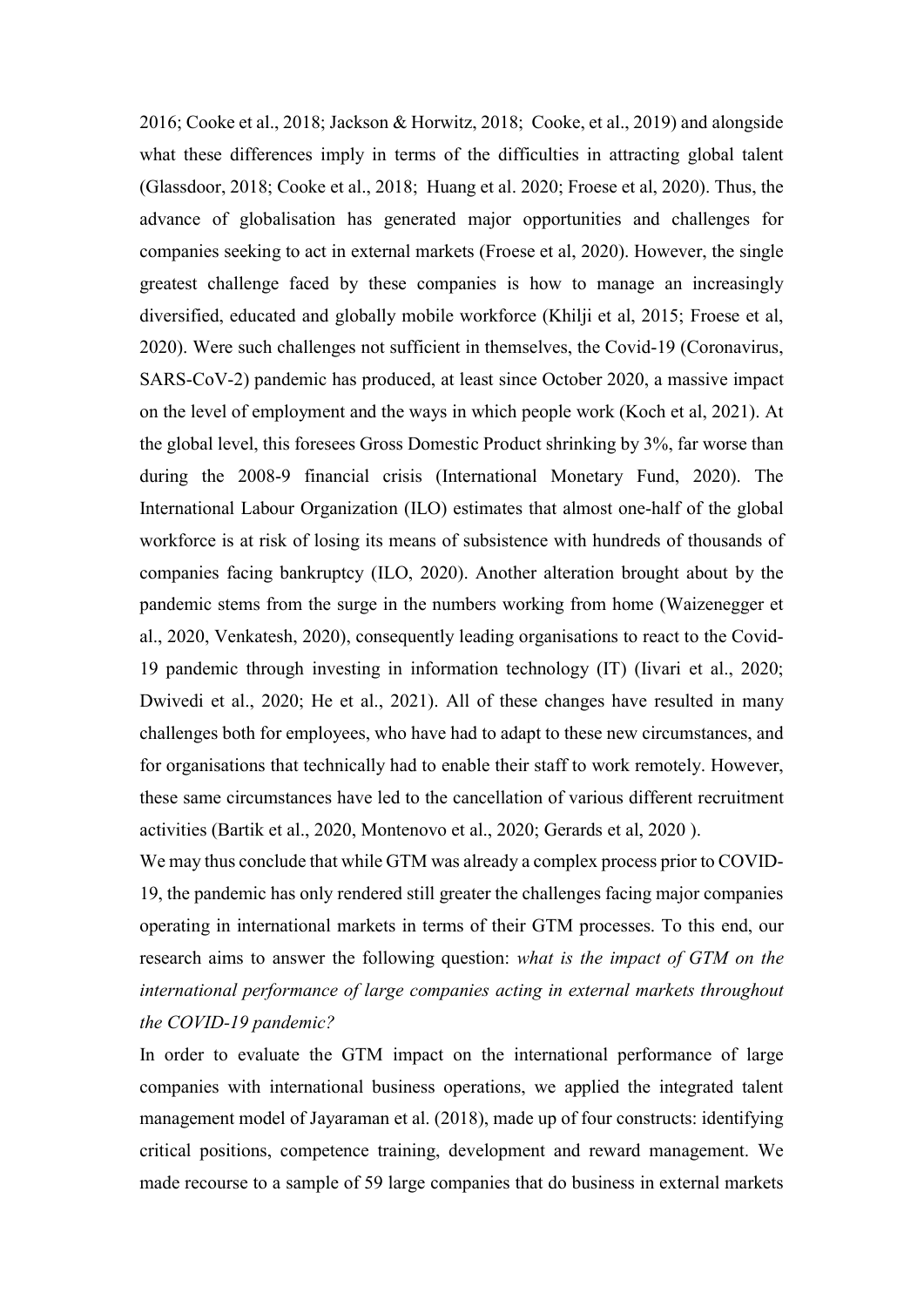and deployed multiple linear regressions. We thus verified that the constructs identifying critical positions, development and reward management return positive effects on the international performance of such large companies with international operations.

Through our research study, we aim to contribute to a better understanding of the debate around convergence and divergence in the international management of human resources through studying the GTM of large companies that operate in external markets (Budhwar et al., 2016; Farndale et al., 2017). This study also contributes through its testing of the effect of GTM on international performance over the durations of the Covid-19 pandemic, demonstrating that GTM steps in to play an important role whenever companies face challenges or more adverse circumstances.

After the introduction, we present the literature review, development of the hypotheses under study and the conceptual model. In point 3 we present the methodology, then the results and in point 5 we present the implications. Finally, we present the final considerations limitations and future lines of research.

#### 2. Literature review

One of the core challenges facing talent management essentially involves establishing the intellectual boundaries and academic merits of the concept. According to Lewis and Heckman (2006), there is a disturbing lack of clarity in relation to the definition and general objectives of talent management. Lewis and Heckman (2006) identify three strands to the thinking around talent management: i) the talent management label merely replacing that of human resource management (very often limiting its focus to specific human resource practices); ii) developing pools of talent in keeping with the needs of employees and managing their progression across different positions and responsibilities; and iii) managing talented persons. Collings and Mellahi (2009) identify another current in the thinking that emphasises the identification of key positions that have the potential for impacting directly and positively on the competitive advantage of companies.

According to Scullion et al., (2010), the great variations in terms of the definitions attributed to talent management deepens two main challenges that apply equally to GTM. The first stems from how researchers in this field need to obtain clarity and consensus on the meaning of GTM spanning its different practical, conceptual and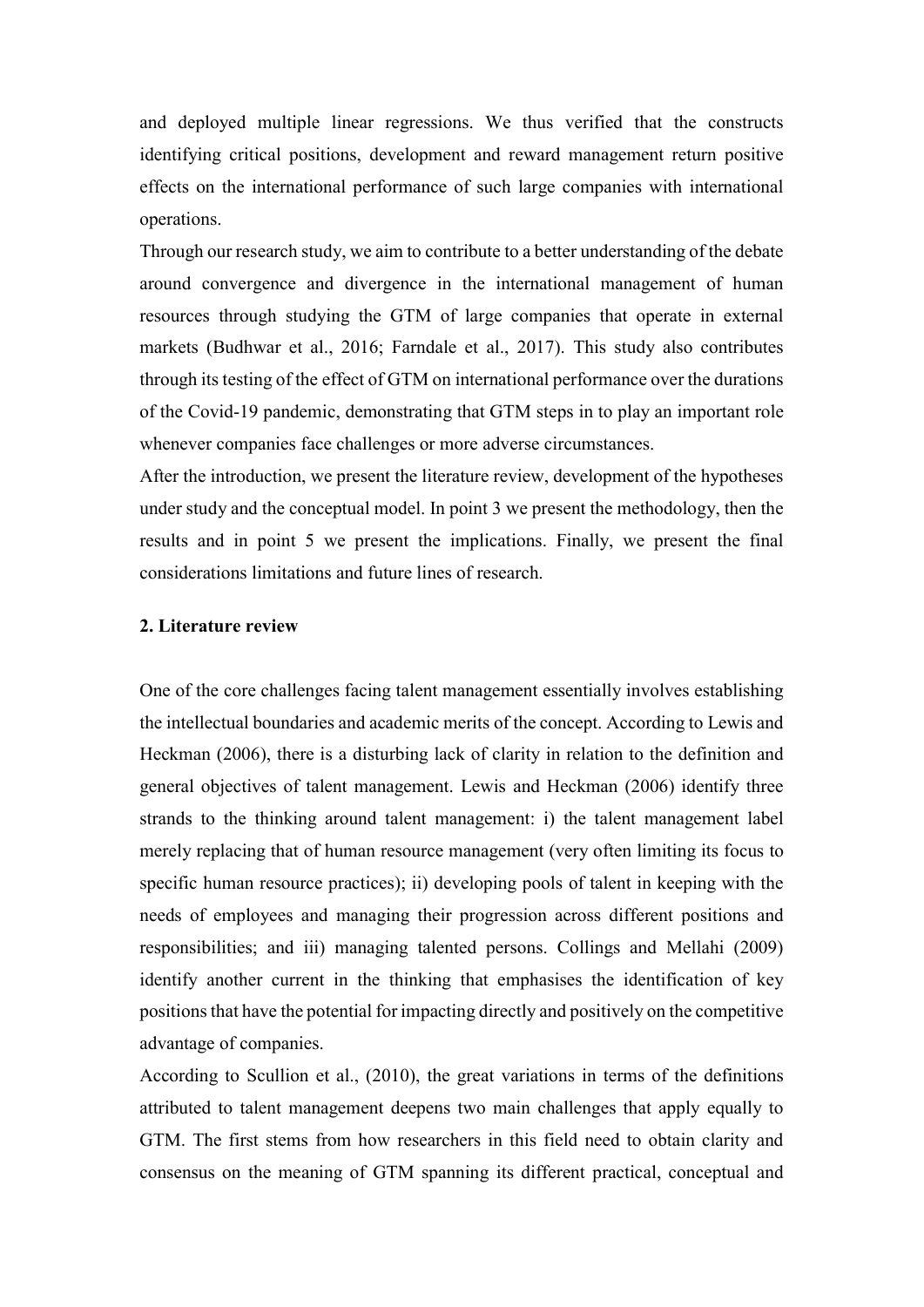theoretical dimensions. The second challenge derives from the need to differentiate global talent management from international human resource management. This does not mean that GTM may not draw upon the field of international human resource management (Tarique & Schuler, 2009) but that the field does need to differentiate its scope and establish its own positioning among the interests of researchers and managers.

Stahl et al. (2007) define GTM as arising from the efforts an organisation makes in order to attract, select, develop and retain talented staff on a global scale. Hence, a fundamental facet of this definition is its focus on a core group of employees within large companies and corporations engaged in external markets (Becker et al, 2009; Collings & Mellahi, 2009). We may thus account for how GTM throws a spotlight on the international perspective in addition to highlighting the role of the internal systems of multinational corporations in guaranteeing the capacity to attract, retain and make best usage of strategically deployed employees within the scope of meeting the strategic needs of the organisation (Huselid et al., 2005; Boudreau & Ramstad, 2007; Scullion et al., 2010).

GTM thus emerges as a multidisciplinary field of research while above all representing a strategic issue for internationalised companies for a series of different reasons: i) there is growing recognition of the critical role performed by globally competent management whose talents ensure the success of the international operations of companies and corporations, reflecting the intensification of global competition and the greater need for learning and innovation in the multinational corporate sector (Bartlett & Ghoshal, 1989); ii) the competition among employers for such talent has changed whether approached at the national, regional or even global level (Sparrow et al., 2004; Ready & Conger, 2007; Stahl et al., 2007); iii) the scarcity of management resources and professional talent emerges as the main challenge for the majority of large companies that engage in external markets (Bjoërkman & Lervik, 2007); and iv) the success or failure of international strategies directly interrelate with GTM (Cohn et al, 2005; Stahl et al., 2007).

The emphasis on human resource practices under the auspices of GTM therefore incorporates the deepening of motivation, commitment and the development of staff holding leading positions. The main objective behind implementing a GTM system in an organisation targets improving the core abilities and essential capabilities of members of staff in senior positions and recognising and rewarding those who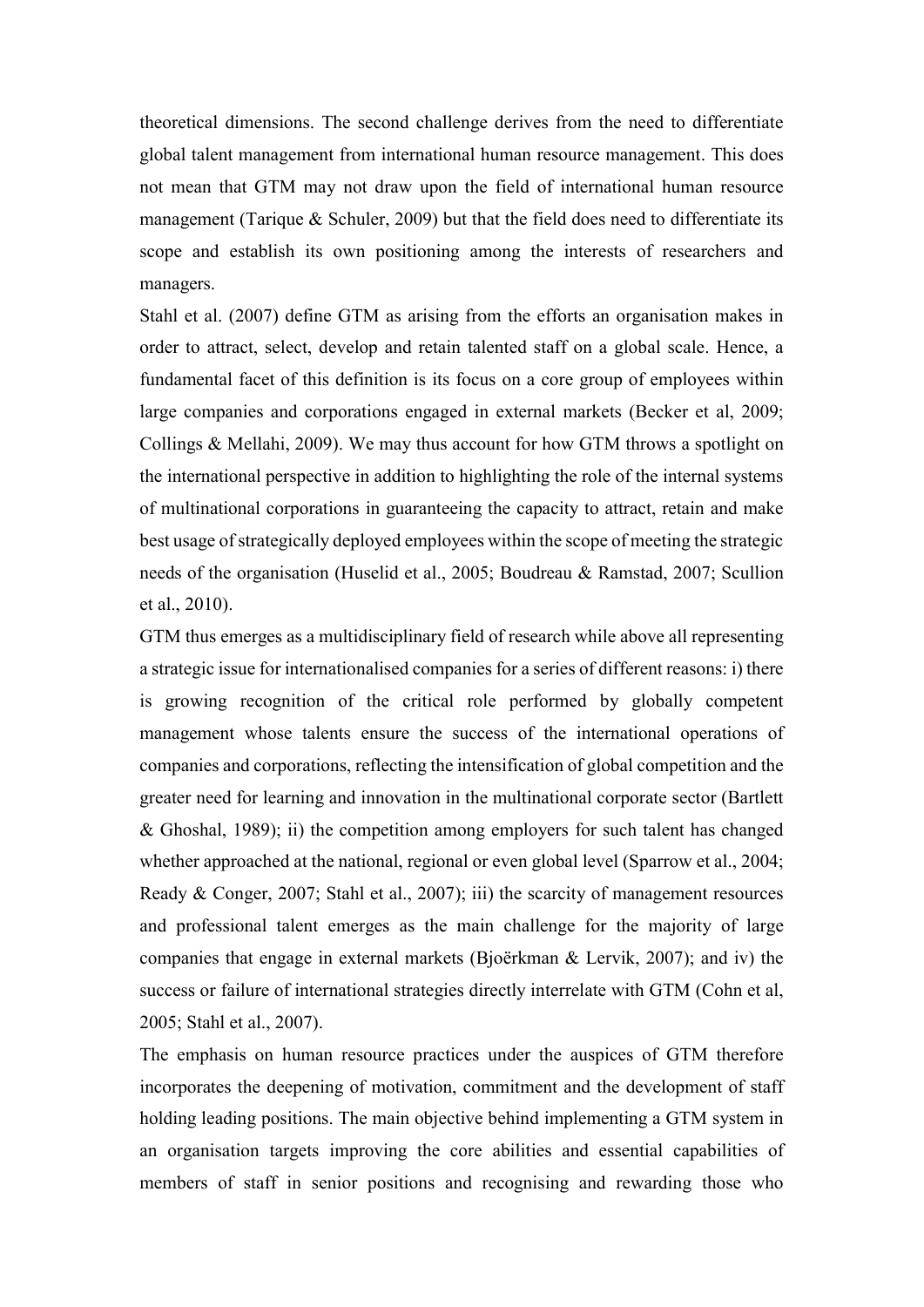contribute towards valuing and building the competitive advantage of an organisation (Collings & Mellahi, 2009). Correspondingly, Jayaraman et al. (2018) identify how GTM involves: identifying critical positions, competence training, development and reward management

In summary, despite the rhetoric insisting on maximising the individual talent of members of staff as an essential source of the competitive advantages of major companies engaged in international business dealings, this also acknowledges the difficulties in effectively managing talent on a global scale (Scullion & Collings, 2006). Collings et al. (2007) convey how major internationalised companies are frequently unable to identify their most talented staff both within their home market and elsewhere around the world. The management of global talent is thus critical as companies are not able to leverage a specific asset when unable to identify their possession of it (Scullion et al, 2010).

# 2.1. Hypotheses Identifying Critical Positions (ICPs)

ICPs constitutes a fundamental facet to any GTM system (Jayaraman et al. 2018). In this perspective, approaching the deployment of staff is crucial to GTM with the identification and development of talented individuals the first stage in any GTM process (Collings & Mellahi, 2009). Organisations do recognise the need for differentiating functions, hence, and as defended by Becker et al., (2009), large corporations with international operations need to understand who makes the greatest contributions to their international performance results. This therefore identifies "alpha" members of staff and develops company practices for their training, development and retention (Jayaraman et al. 2018). Alternatively expressed, there is a crucial need to identify the key positions with the potential to directly impact on the international performance and drive the competitive advantage of large-scale companies engaged in external markets (Boudreau & Ramstad, 2007). We may therefore conclude that internal training and talent development represent important facets for such organisations as they strive to improve their international performances (Lepak & Snell, 2002).

We now arrive at our first research hypothesis: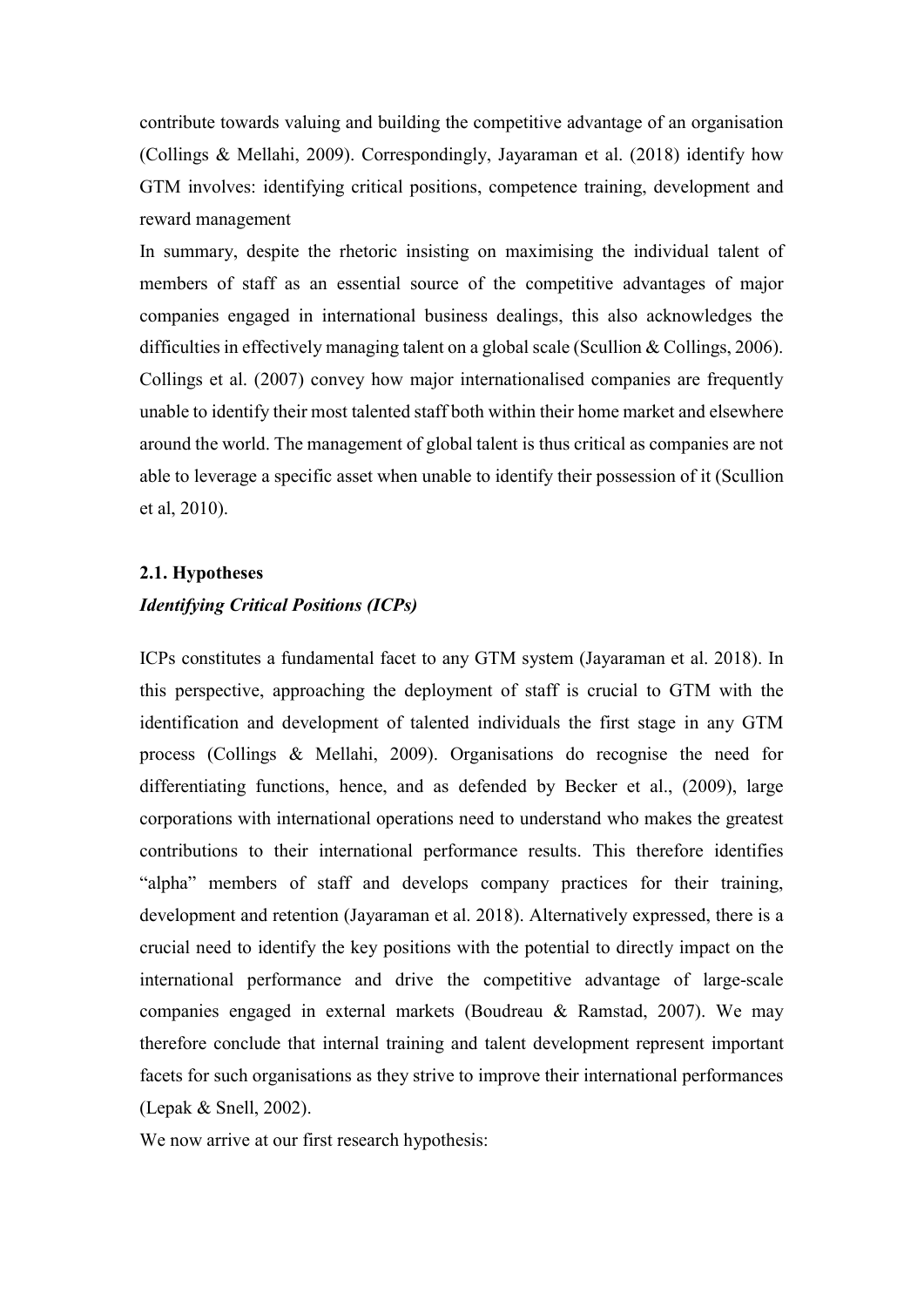H1: Identifying Critical Positions generates a positive impact on international performance.

## Competence Training (CT)

Penrose (1959) defends the essential need for companies to develop their internal human capital resources as exploratory tools for the knowledge and innovation that provide the means to add value and enhance their strategic positioning. This thereby strengthens growth and the acceptance of internal resources as sources of competitive advantage while simultaneously validating the position adopted by various human resource researchers; that people are strategically important to organisational success (Gronroos, 2004; Luo & Tung, 2007). When the knowledge base of employees becomes a key factor of differentiation and a source of competitive advantage, organisations need to steadily and sustainably invest in the training and development of the specific abilities of these staff members so as return better levels of international performance (Becker et al, 2009; Collings & Mellahi, 2009). In this context, there is a fundamental need to verify the impact of competence training on the international performance of major companies engaged in international operations. We may thus propose our second research hypothesis:

# H2: Competence training generates a positive impact on international performance.

#### Development (D)

Talent development reflects an important factor within the overall framework of any GTM process (Cappelli, 2009). While CT focuses on improving the abilities for undertaking the current positions of employees, the need for development emerges in keeping with the future requirements of business environments undergoing constant change and the need for organisations to correspondingly adjust and evolve (Jayaraman et al. 2018). Garavan et al. (2011) define talent development as concentrating on the planning, selection and implementation of development strategies for the entire pool of talent in order to guarantee the organisation maintains not only the current but also the future supply of talent necessary to meeting its strategic objectives. Therefore, high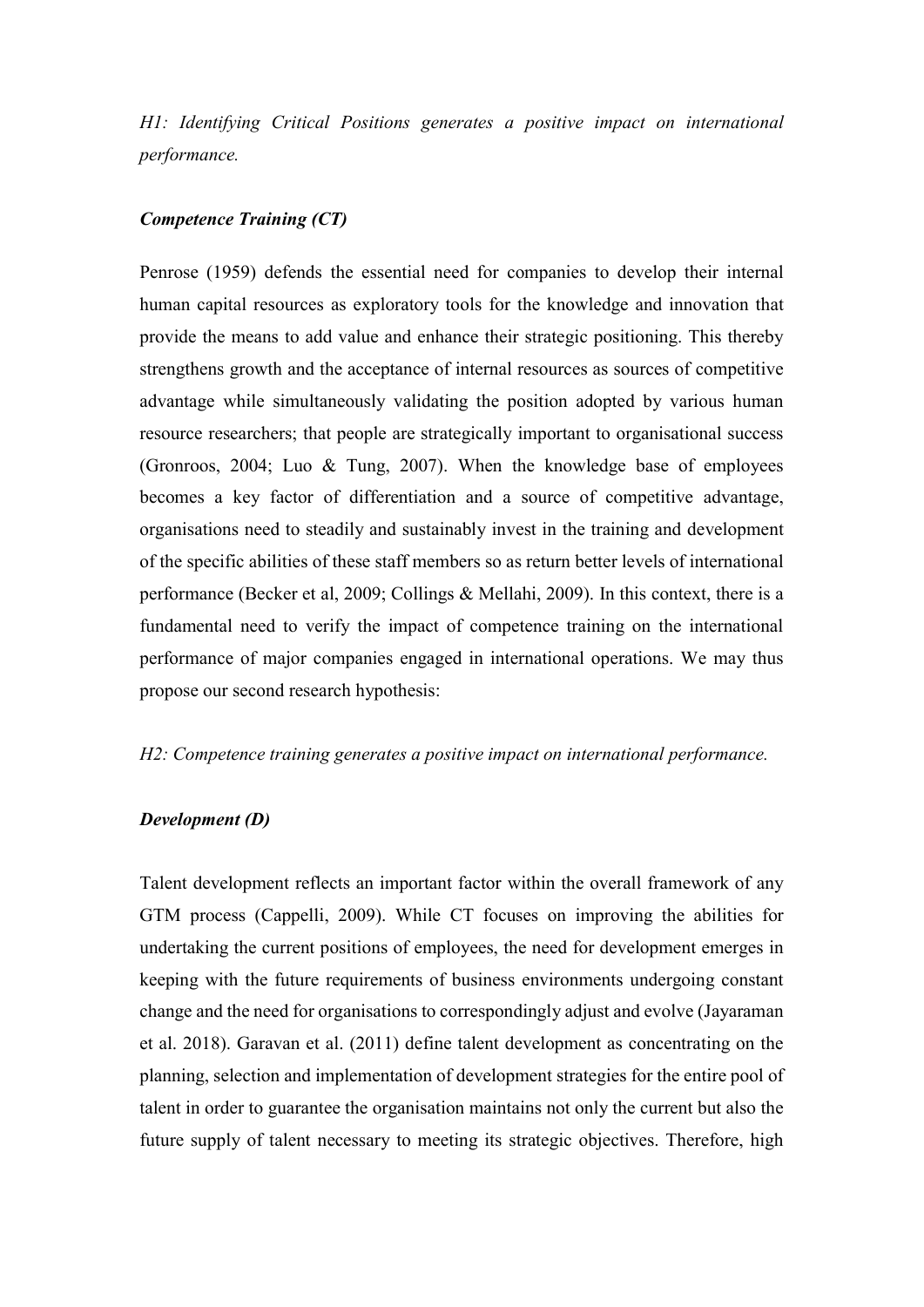potential talents are able to obtain better results and hence produce a better standard of international performance (Ready & Conger, 2007; Iles et al., 2010). This leads to our third research hypothesis:

H3: Development generates a positive impact on international performance.

### Reward Management (RM)

The study of the impact of employee rewards began with Vroom (1964) putting forward his expectation theory. In this theory, Vroom introduces a qualitative approach coupled with a quantitative dimension to rewards. Herzberg (1968), in his two-factor theory, highlights the intrinsic factors, such as career progression, recognition, responsibility and the sense of achievement in undertaking a significant job as more important motivators than wages and other similar types of incentives. Within this framework, the debate on the impact of intrinsic and extrinsic factors and the ways in which these motivate individual performance and their impacts on organisational performance (Jayaraman et al. 2018) dates back to the middle of the last century. Hence, any RM system consists of the policies, practices, processes and procedures (Armstrong, 2001). Both the intrinsic and the extrinsic means of rewards hold importance to the motivations of individuals committed to their work (Cox, 2005). We thereby conclude that the nature of the relationship between the intrinsic and extrinsic factors of motivation are mutually complementary and drive better performances at both the individual and the organisation levels (Lepper & Henderlon, 2000; Sansone & Smith 2000). We may thus posit our fourth research hypothesis:

## H4: Reward Management generates a positive impact on international performance

Figure 1 presents our conceptual model.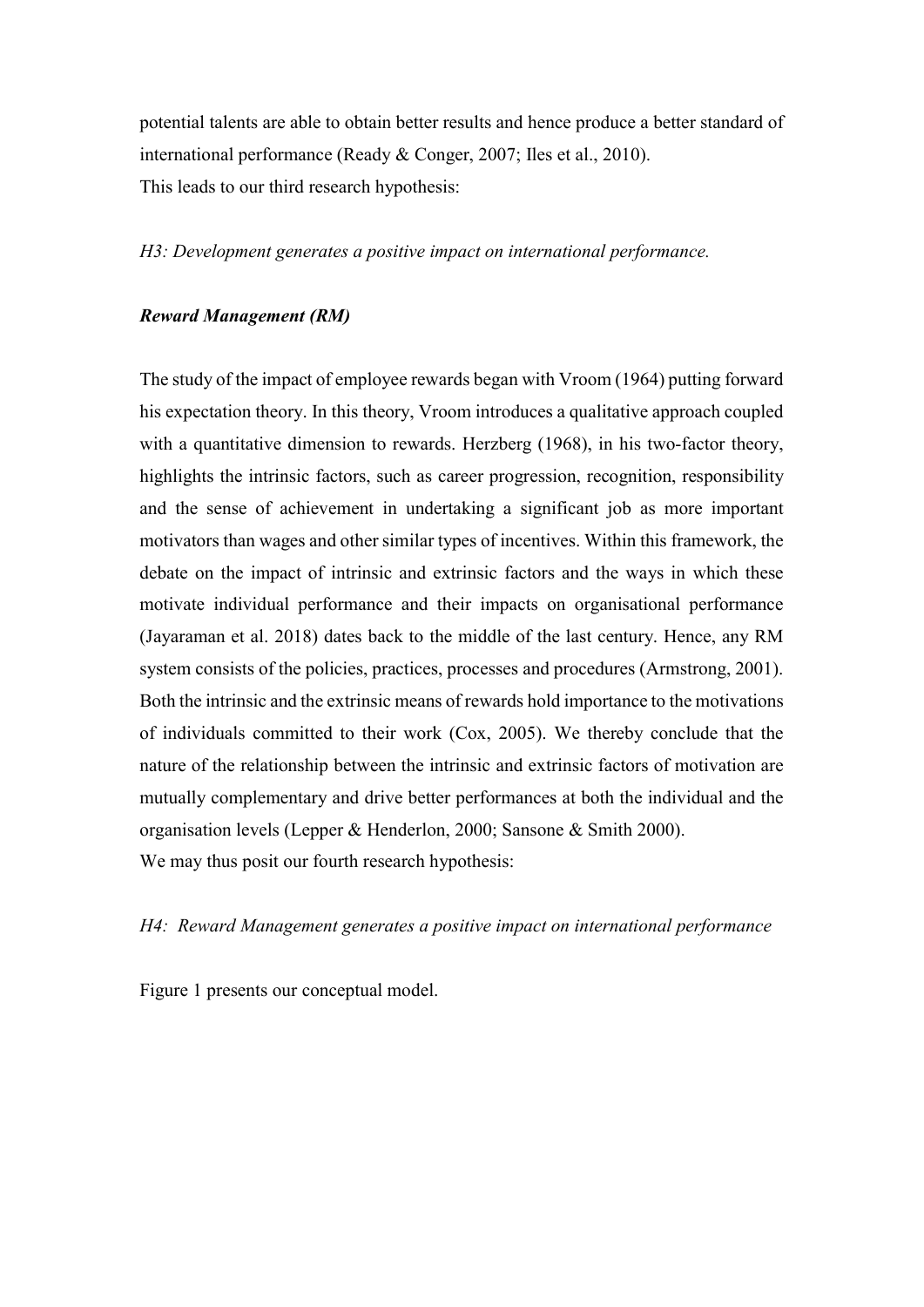

# 3. Methodology

# 3.1. Data and method

This research applies a correlational design to examine the impact of talent management on the international performance of large companies/corporations, particularly the impact of the dimensions of Talent management, Identifying critical positions, Competence training, Development, and Reward management on international performance. In order to test these relationships, we drafted a research instrument and developed scales of measurement.

The questionnaire scales of measurement depict the talent management practices. In order to define the questionnaire, we made recourse to existing scales, already subject to adaptation and adjustment to this context and written in Portuguese. The following sections discuss each of these items and their respective variables and measurement scales.

In order to carry out the study, the identified target sample consisted of leaders and managers of large companies engaged in international markets. In terms of the sampling strategy, the data collection instrument, highlighting the guarantee of anonymity, involved prior telephone contact with 200 companies selected randomly from a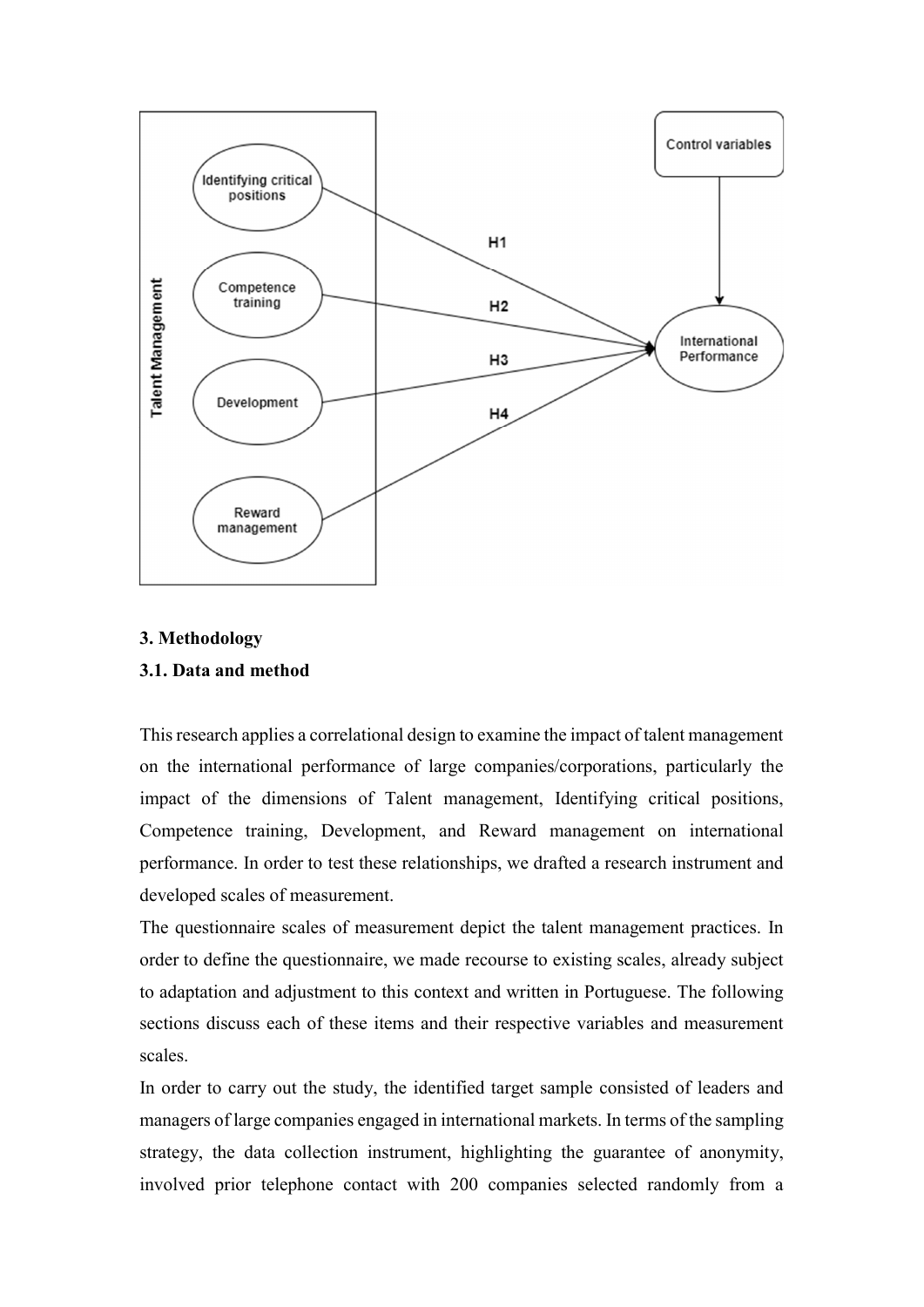database containing the contacts of 500 leaders/managers at large export companies who agreed to participate in the study. We gathered the data between September and December 2021, having received a total of 72 valid responses to the questionnaire even while only 59 of the answers received remain valid following thorough analysis with the questionnaire response rate thus standing at 29.5%.

Furthermore, and in addition, certain company characteristics (activity and region) served to compare the answers received in the months of September and October with those delivered in November and December (Chi-squared Test) with this process returning no statistically significant differences between the earlier and the later respondents.

This evaluated the distribution of these characteristics in the sample followed the same pattern as in the population (Chi-squared Test) and not encountering any statistically significant differences. These results provide evidence as to the lack of any chronological or non-response biases.

As regards testing the hypotheses, in order to evaluate the impact of Identifying critical positions, Competence training, Development, and Reward management on international performance, we applied multiple linear regression.

We analysed all data according to the IBM-SPSS software version 27.0 (IBM Corporation, New York, USA).

### 3.2. Measures

We measured all of the constructs according to Likert type scales with a range of between 1 and 7. In total, this included 26 questions in addition to those ascertaining the demography of the multinational covering all of the variables included in the hypotheses. In order to evaluate the talent management, we applied the Integrated Talent Management Scale designed by Jayaraman, Talib, & Khan (2018). This scale includes constructs for Identifying critical positions, Competence training, Development and Reward management. Cronbach's alpha served to examine the reliability of the respective constructs.

The Identifying critical positions construct involves establishing a pool of talent, identifying the critical responsibilities and positions and differentiating them based on their contribution to the success of the organisation (Jayaraman et al., 2018). This four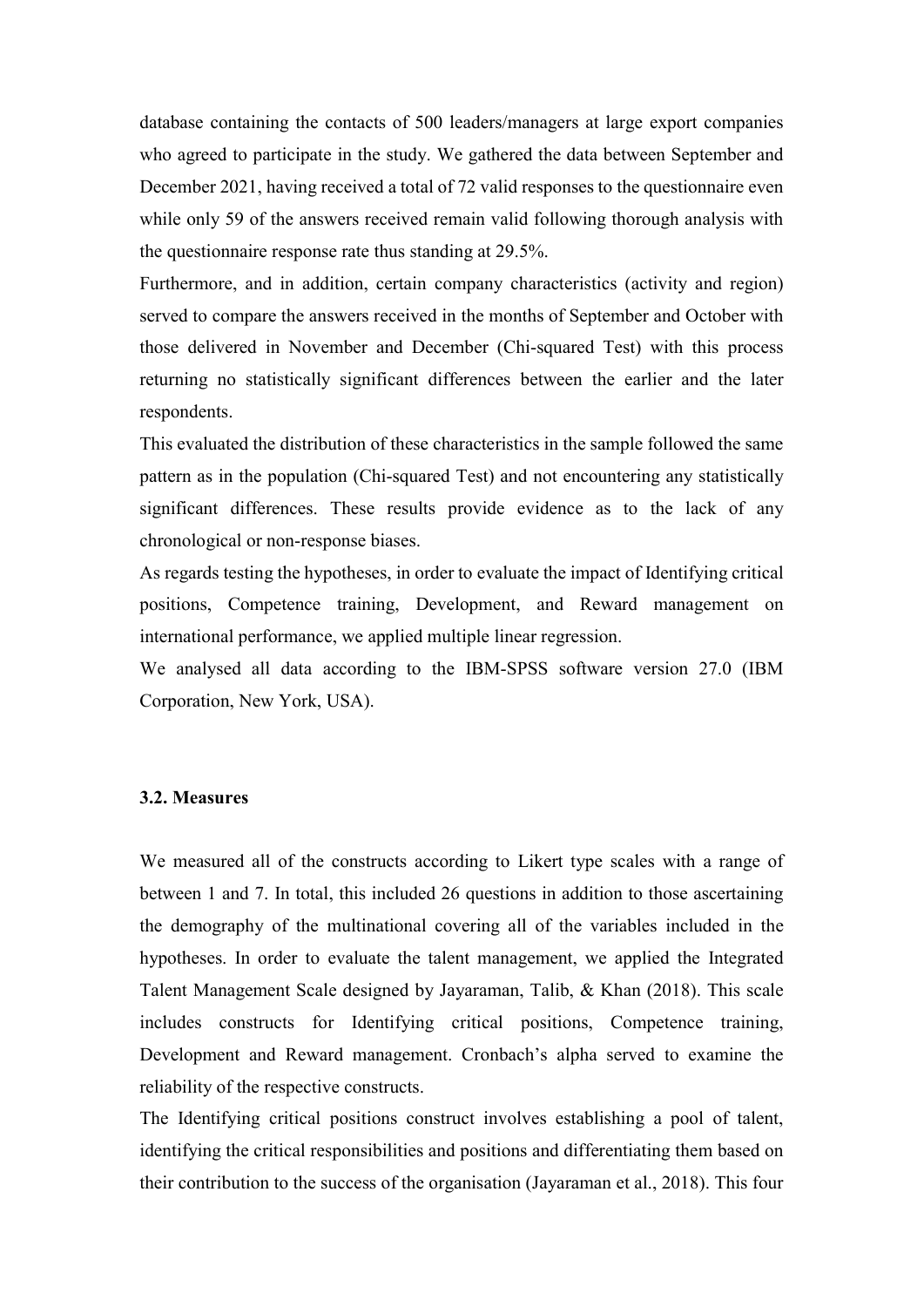item construct returned a Cronbach's Alpha result of 0.934 conveying the existing of very high levels of reliability. In order to calculate the score for this construct, we applied the measurement of the four items that compose the construct.

The Competence Training construct includes the continuous investment of time and money in talents in order to empower them to acquire specific competences for their current and future jobs and tasks (Jayaraman et al., 2018), and contains a total of six items. This construct produced a Cronbach's Alpha of 0.918, equally reporting a very high level of reliability with the calculation of this score resulting from the average of the six items making up the construct.

As regards the Development construct, the five items incorporate information on feedback, the existence of clear career paths that take into account the expectations of the talents identified in accordance with their capabilities and performance. In turn, this construct attained an acceptable Cronbach's Alpha result (0.722) following the calculation of the average for the five items included within the scope of this construct. Reward management includes eleven items conveying details about the intrinsic and extrinsic rewards in effect with the former involving learning, growth in career, feelings of self-esteem, interesting and challenging work and a supportive working environment (Jayaraman et al., 2018). In turn, the extrinsic rewards feature competitive levels of payment, wage increases, productivity bonuses, variable remunerations and the social climate (Jayaraman et al., 2018). This construct returned an extremely high level of reliability (Alpha = 0.922) following the calculation of the construct in accordance with the average of the eleven items making up the construct.

In order to measure the international performance, we adopted the variable reflecting the percentage of business turnover resulting from international activities.

The demographic characteristics gathered from participating companies included the sector of economic activity, the company's longevity, location and whether part of a group. The items included in the data collection and measurement process feature in the Appendix (Table A.1).

### 3.3. Common method bias

As the questionnaire employed to gather the data was self-response in structure and distributed at the same time to the same participants, common method variance might represent a problem. This question arises due to the independent variables deriving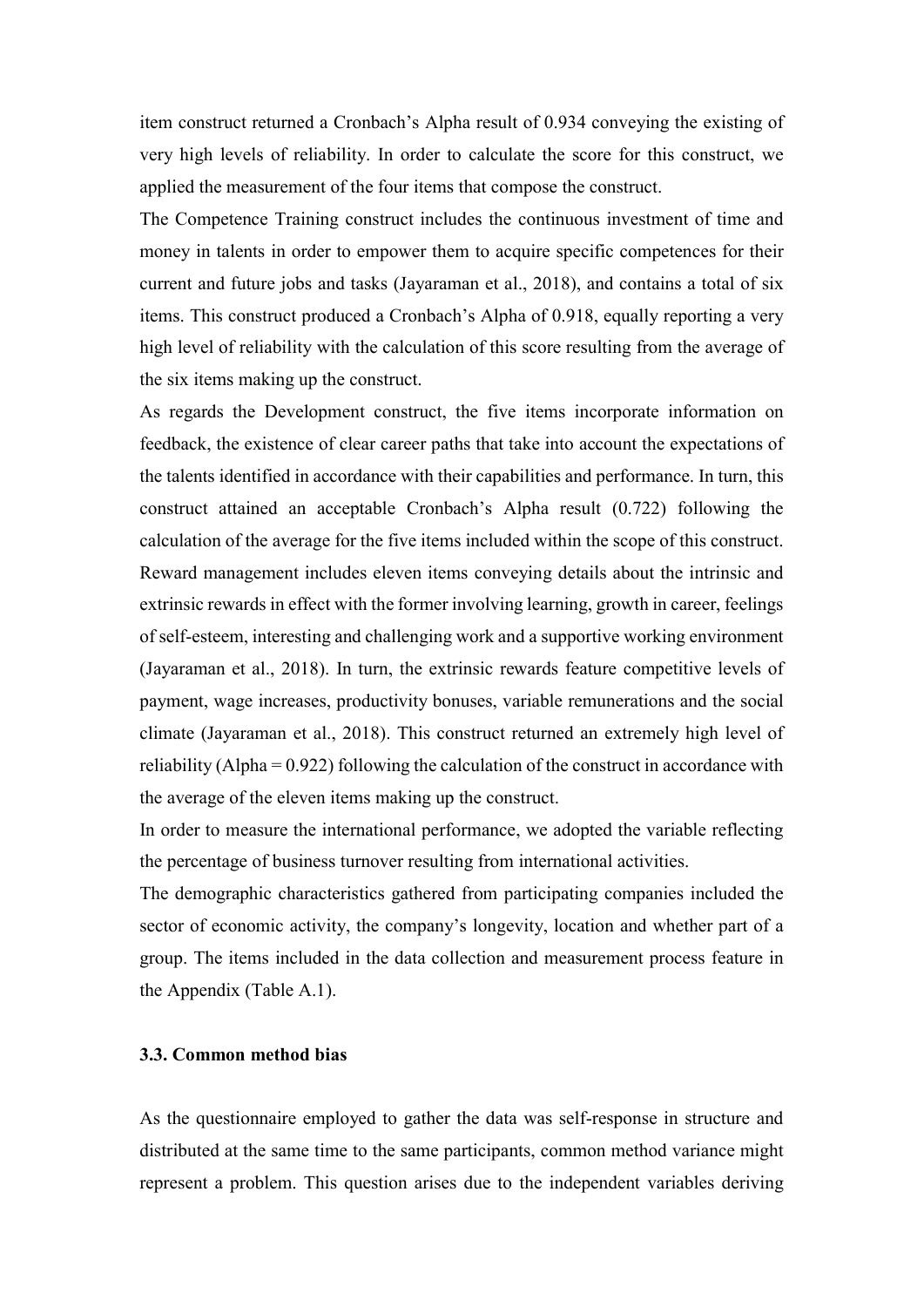from the perceptions of respondents, the application of the same type of scale throughout the questionnaire and the different constructs undergoing simultaneous measurement by the same questionnaire.

As some of the procedures applied in this study may trigger the existence of common method variance, we applied Harman's single factor test and a common latent factor test.

Following the Harman test, a single factor accounts for 15.7% of the explained variance with five factors present returning results in excess of 1 and explaining 65.4% of total variation. The results of these analytical procedures demonstrate that common method variance is not present and correspondingly does not influence the results.

# 4. Results

### 4.1. Sample characterization

Table 1 sets out the characteristics of the 59 companies included in the study. In terms of their sectors of activity, 44.1% belong to the transformative industries, 32.2% are service providers and 23.7% engage in agricultural activities. The location of the largest number of companies is in the Norte Region (35.6%), ahead of the Greater Lisbon (30.5%) and Centro (22.0%) regions. The average longevity of sample companies stood at 23.7 years.

|                                                 |                         | N               | $\%$    |
|-------------------------------------------------|-------------------------|-----------------|---------|
| Economic Activity                               | Agriculture             | 14              | 23.7%   |
|                                                 | Transformative Industry | 26              | 44.1%   |
|                                                 | <b>Services</b>         | 19              | 32.2%   |
| Average company longevity (years), Mean (Range) |                         | $23.7(12 - 77)$ |         |
| Region                                          | Alentejo                | 3               | 5.1%    |
|                                                 | Algarve                 | 4               | $6.8\%$ |
|                                                 | Centro                  | 13              | 22.0%   |
|                                                 | Greater Lisbon          | 18              | 30.5%   |
|                                                 | Norte                   | 21              | 35.6%   |

#### Table 1 – Sample characterization

#### 4.2. Testing of hypotheses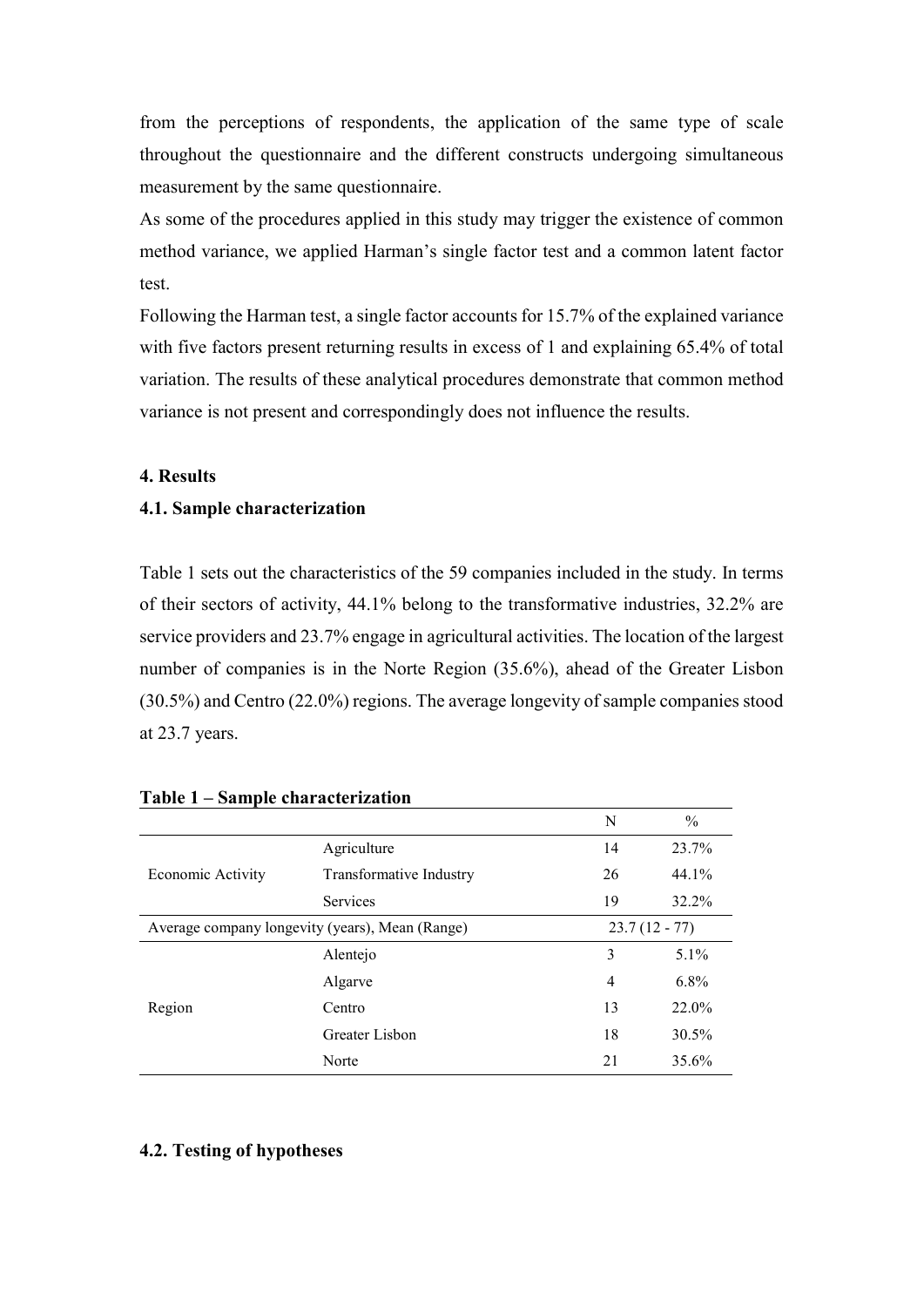To testing the research hypothesis we used multiple linear regressions. The first equation explaining the effects of the control variables (region, activity, longevity) for international performance and the second including, in addition to the control variables, the four constructs interconnected with talent management: Identifying critical positions, Competence training, Development and Reward management. Table 2 presents the respective results.

|                                  | <b>Model 1</b>   | <b>Model 2</b>    |  |
|----------------------------------|------------------|-------------------|--|
| Company longevity                | 0.34(0.25)       | 0.27(0.14)        |  |
| Activity=Transformative Industry | 23.66 (12.5)     | 10.79(6.64)       |  |
| Activity = Services              | $-8.71(11.99)$ * | $-9.77(6.71)$     |  |
| Region=Greater Lisbon            | 0.87(10.25)      | $-0.48(5.41)$     |  |
| Region=Norte                     | 16.9(14.8)       | $-1.24(7.96)$     |  |
| Identifying critical positions   |                  | $12.94(6.01)*$    |  |
| Competence training              |                  | $-6.82(5.91)$     |  |
| Development                      |                  | $18.32(4.79)$ *** |  |
| Reward management                |                  | $11.72(4.04)$ **  |  |
| R Squared                        | 13.9%            | 68.8%             |  |
| Adjusted R Squared               | 5.7%             | 64.9%             |  |
| F                                | 1.708            | 20.234***         |  |

Table 2 – Regression Models: Dependent variable – International Performance. Variable coefficients (Standard Error)

\* p < 0.05, \*\*\* p < 0.01, \*\*\* p < 0.001, F – F Statistics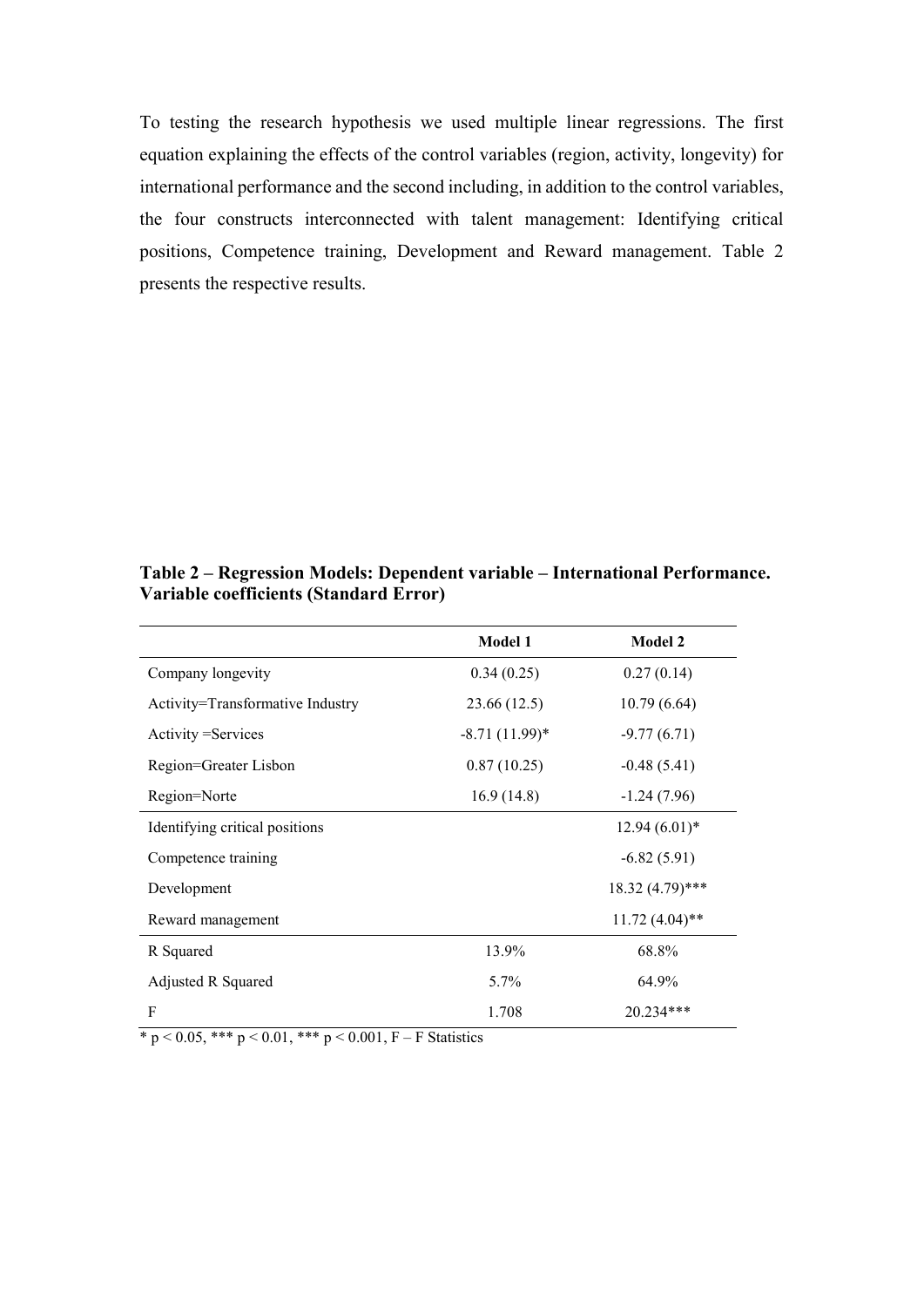As regards the effect of the control variables for international performance, Model 1 details how service companies on average register 8.7% less of their turnover as deriving from international activities (B = - 8.71;  $p < 0.05$ ).

As regards talent management, we may confirm Identifying critical positions ( $B =$ 12.96;  $p < 0.05$ ) and thereby providing support to H1: Identifying Critical Positions generates a positive impact on international performance. We thus demonstrate how ICP constitutes a fundamental factor for any GTM system (Jayaraman et al. 2018). The identification of "alpha" members of staff, their development and the implementation of practices that ensure their training, development and retention generates a positive impact on international performance (Collings & Mellahi, 2009). As regards Development (B = 18.32;  $p < 0.001$ ), our results do underpin H3 Development generates a positive impact on international performance. We thereby align with other authors who maintain that the development of talents not only represents an extremely important component for any GTM process but also to the international performance standards of large companies engaged in international operations (Cappelli, 2009; Jayaraman et al. 2018). As regards Reward management ( $B = 11.72$ ;  $p < 0.01$ ), our results also enable us to confirm H4: Reward Management generates a positive impact on international performance. Hence, we may state that companies running RM systems consisting of politics, practices, processes and procedures returns a positive impact on the international operations of large companies (Armstrong, 2001). Hence, there is a complementary relationship ongoing between the intrinsic and extrinsic factors of motivation that drive better levels of international performance (Lepper & Henderlon, 2000; Sansone & Smith 2000).

Our results however do not provide support for H2: Competence training generates a positive impact on international performance. Thus, our sample does not justify the conclusion that the training and development of specific abilities of staff generates a positive impact on the international performance (Becker et al, 2009; Collings & Mellahi, 2009).

Finally, we evaluated which of the talent management dimensions generates the greatest impact on the international performance through the betas estimated for the already calculated model 2. Figure 2 displays the respective results that show how the Development ( $\beta = 0.762$ ) construct holds the greatest impact on the international performance followed by the construct for Identifying critical positions ( $\beta$  = 0.471).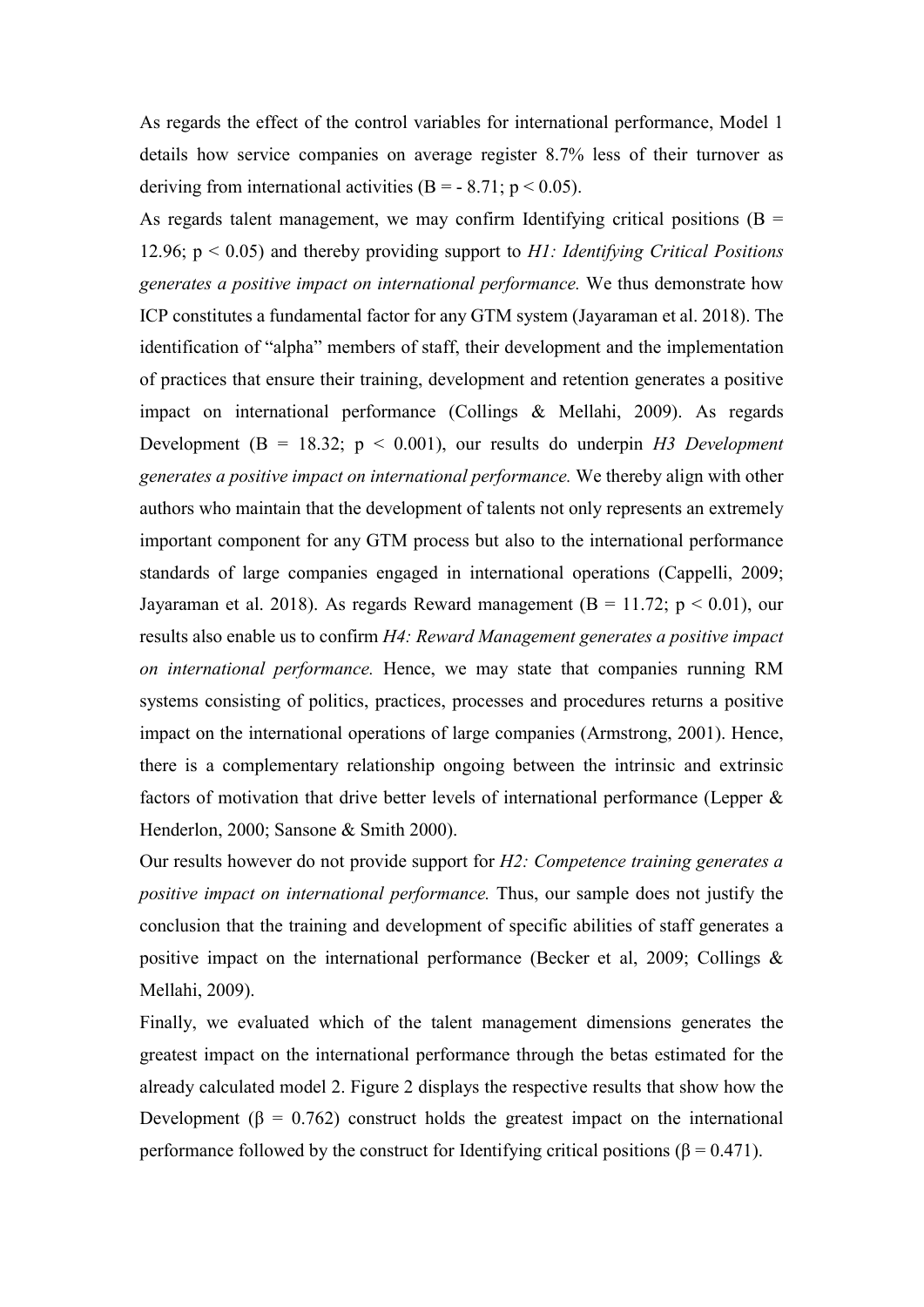

Figure 2 - Beta coefficients and hypothesis validated

# 5. Implications 5.1. Theoretical implications

The main theoretical implication of our research stems from its application of the integrated talent management model proposed by Jayaraman et al., (2018) for the analysis of GTM and the consequent impacts on international performance. Following such application, our results hold relevant implications, especially in terms of the importance of identifying critical positions (Collings & Mellahi, 2009); competence training (Gronroos, 2004; Luo & Tung, 2007); development (Cappelli, 2009; Clark et al, 2020) and reward management (Cox, 2005). Organisations implementing talent management strategies may deploy our results in the planning of their GTM practices. The availability of this integrated model enables researchers to measure GTM and its impacts on company performance while simultaneously also allowing for study of the effectiveness of the GTM strategies of large firms doing business in different markets. Another theoretical implication of our research stems from the clear demonstration of the fact that GTM did enable companies to achieve better financial performances during the COVID-19 pandemic. Thus, we may verify how the implementation of strategic orientations across every level, and in this specific case the management of human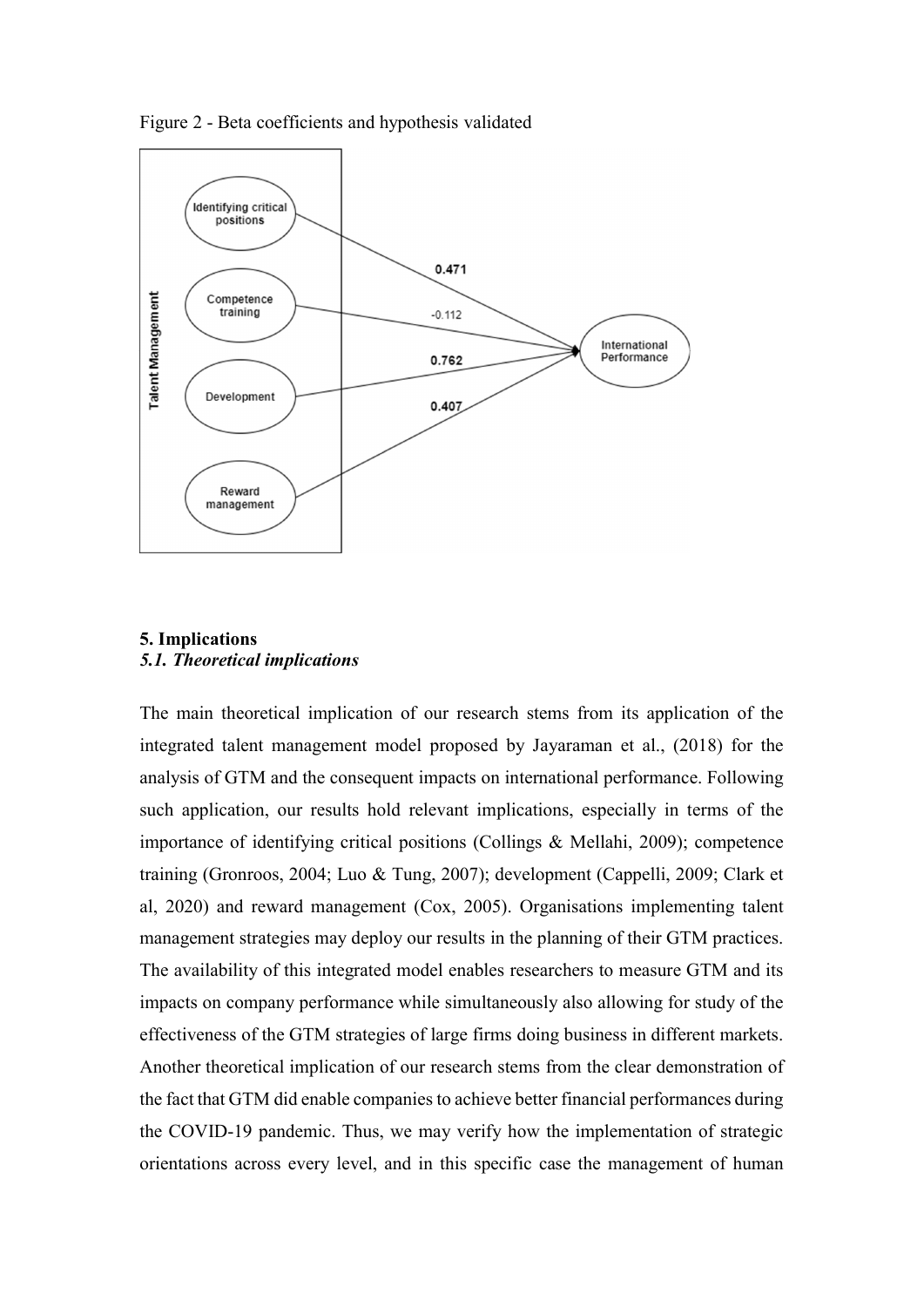resources, enables companies not only to generate competitive advantages but also to return high levels of performance.

#### 5.2. Management implications

This article also contains significant practical implications for major companies with substantial international operations, which are currently experiencing significant adversities brought about by the COVID-19 pandemic and as well as difficulties in attracting, motivating and retaining global talent. We identify how human resource management practices, such as identifying critical positions, development and reward management, are fundamental tools for companies striving to boost their international performance standards. We may also report that companies with organisational cultures focused on development and deploying talent motivational policies for their staff obtain high levels of international performance (Davies & Froese, 2019; Froese, 2020). For multinationals to really become global businesses and be able to ensure appropriate levels of GTM, they may well need to rethink their organisational cultures and modernise their internal practices. Large companies with international scale operations therefore require organisational cultures and systems that foster welcoming environments so as to enable the better integration of expatriate staff (Glover & Wilkinson, 2007). This need for change causes considerable implications for international staff and for their training prior to departure as well as their orientation and development when working outside their home markets. Hence, whenever major companies undertaking operations in external markets lack experience in implementing change, they may consider contracting external specialists to help in organisational change processes and thereby obtain the very best level of international performance.

#### 6. Final considerations, limitations and future lines of research

Arriving here, it seems important to make a final allusion to the title that inspired us: "Global talent management during the covid-19 pandemic? The Gods must be crazy!". In fact, managing a company with internationalization activities in times of pandemic is already a challenge more than enough, managing talent at an international level can only seem like madness from the Gods! From here we go to our research question: what is the impact of GTM on the international performance of large companies with operations in external markets during the COVID-19 pandemic? At this stage, we may indeed conclude that, in accordance with the integrated talent management model put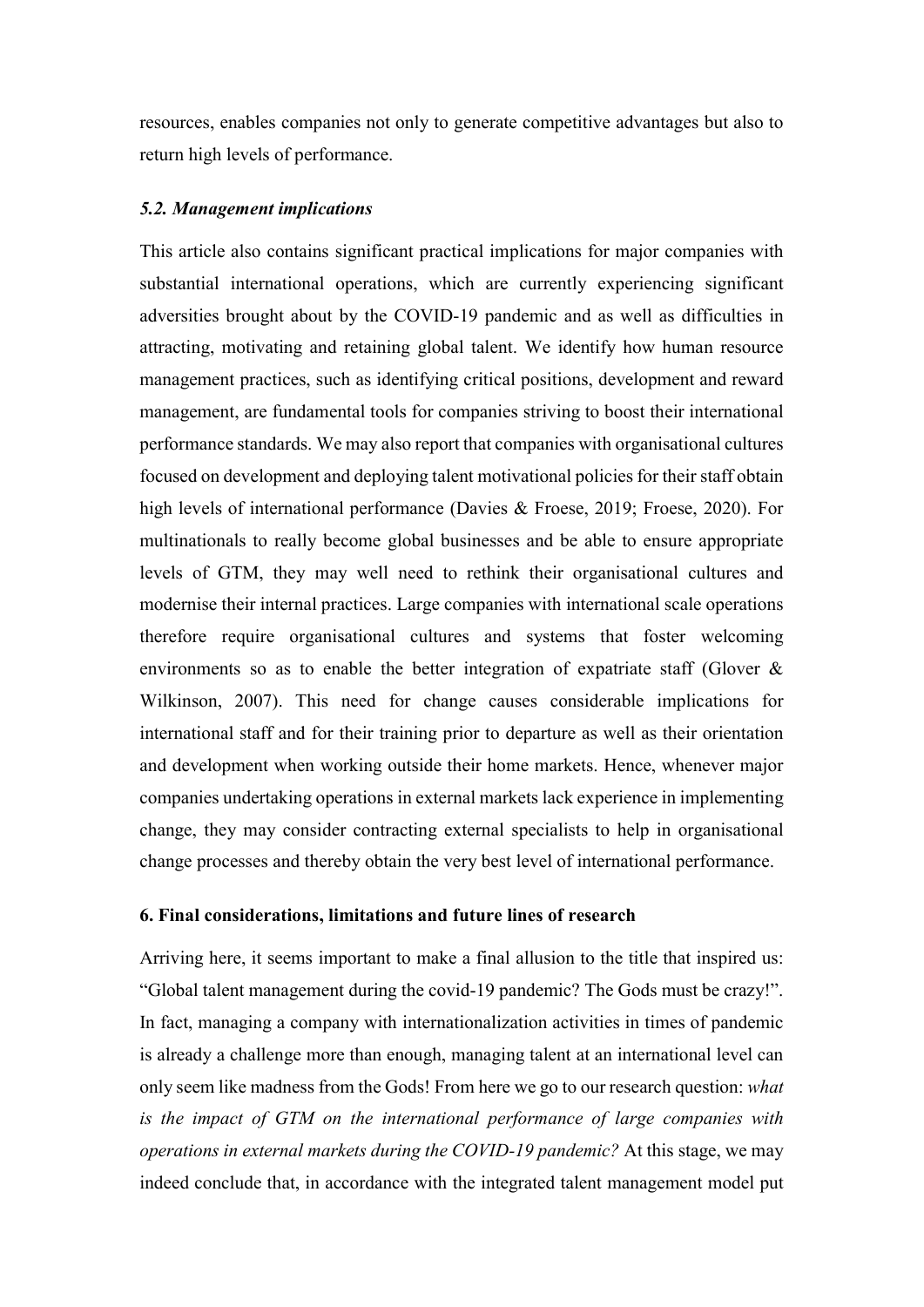forward by Jayaraman et al., (2018), the application of GTM has had positive impacts on the performance levels of large companies with substantial international operations during the COVID-19 pandemic.

Our approach is furthermore consistent with that of differentiating the workforce through identifying the most critical positions (Collings & Mellahi, 2009). Our approach also echoes the results of various authors (Applebaum et al., 2009; Jayaraman et al, 2018) who affirm that employee performance levels emerge as a function of capability, motivation and opportunity. Similar to Lepak & Snell (1999), our research also adopts a human capital based approach consistent with a differentiated architecture for human resources and specifically with the organisational implementation of talent management practices. RM represents an important factor in GTM with this facet aligning with the theory of social exchange, which depicts a relationship of exchange between individuals and organisations.

Irrespective of the contributions made, the implications and considerations of our research, this study does contain certain limitations. The first derives from how the study focused on a small research sample of large corporations with operations outside of Portugal. Therefore, future studies need to apply this model in large samples and other countries to see whether the approach returns different conclusions. Another limitation arises from not having tested each one of the variables constituting each of the constructs but rather calculating them collectively. The verification of the differences existing among the variables contained within each of the four constructs composing the integrated talent management model represents a fundamental step for the literature.

Correspondingly, new lines of research based on GTM and its impact on international levels of performance would render greater clarity, for example, applying Vroom's theory of expectations might assist in explaining core research issues inherent to GTM and its impacts on international performance.

A future study might adopt a longitudinal approach to enable deeper insights to our results (for example, whether the effect of GTM changes in keeping with the economic situation and thus studying the ongoing effects of the pandemic as this evolves both positively and negatively) and thereby potentially enabling understandings of the causal relationships driving the strategic orientations of large companies engaged in international operations.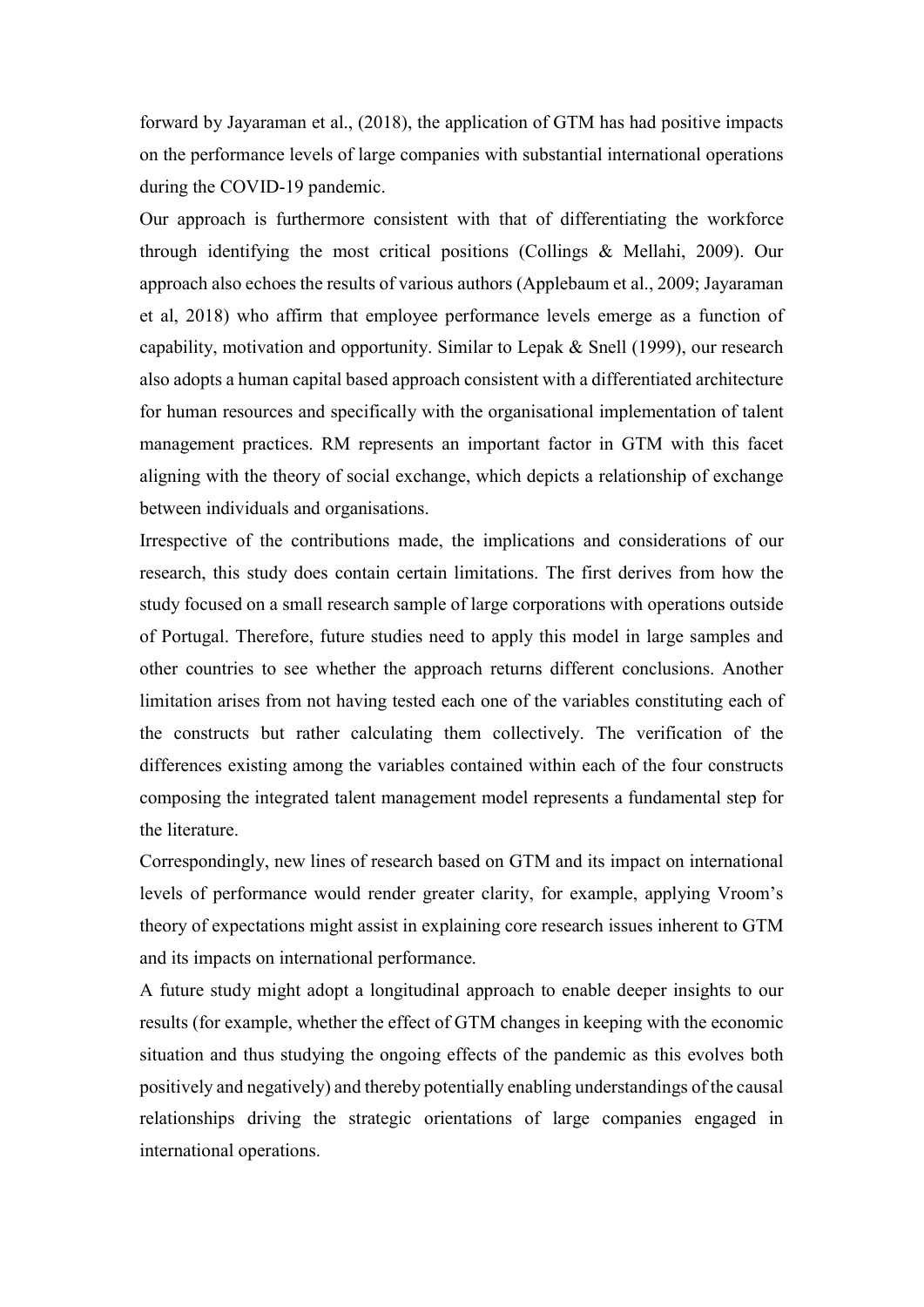In summary, we would suggest continuing to develop efforts within the scope of attempting to foster discussion and debates to broaden and deepen the theories about internationalisation and the strategic management of human resources designed to stimulate and explain the behaviours of "alpha" members of staff and so as to advance this field of research.

# Bibliography

Appelbaum, E., Bailey, T., Berg, P., & Kalleberg, A. (2000). Manufacturing advantage: Why high-performance work systems pay off. New York: Cornell University Press.

Armstrong, M. (2001). A handbook of management techniques: The best-selling guide to modern management methods (3rd ed.). UK: Kogan Page Publishers

Bartik, A., Cullen, Z., Glaeser, E., Luca, M., & Stanton, C. (2020). What Jobs are Being Done at Home During the Covid-19 Crisis? Evidence from Firm-Level Surveys. Cambridge, MA: National Bureau of Economic Research

Bartlett, C. A., & Ghoshal, S. (1989). Managing across borders: The transnational solution. Boston: Harvard Business School Press.

Becker, B. E., Huselid, M. E., & Beatty, R. W. (2009). The differentiated workforce: Transforming talent into strategic impact. Boston: Harvard Business School Press. Beechler, S., & Woodward, I. C. (2009). The global 'war for talent'. Journal of International Management 10.1016/j.intman.2009.01.002.

Beechler, S., & Woodward, I. C. (2009). The global 'war for talent'. Journal of International Management 10.1016/j.intman.2009.01.002

Bjorkman, I., & Lervik, J. E. (2007). Transferring HR practices within multinational corporations. Human Resource Management Journal, 17: 320–335.

Boudreau, J. W., & Ramstad, P. M. (2007). Beyond HR: The new science of human capital. Boston, MA: Harvard Business School Press.

Budhwar, P., Varma, A., & Patel, C. (2016). Convergence-divergence of HRM in the Asia-Pacific: Context-specific analysis and future research agenda. Human Resource Management Review, 26(4), 311–326.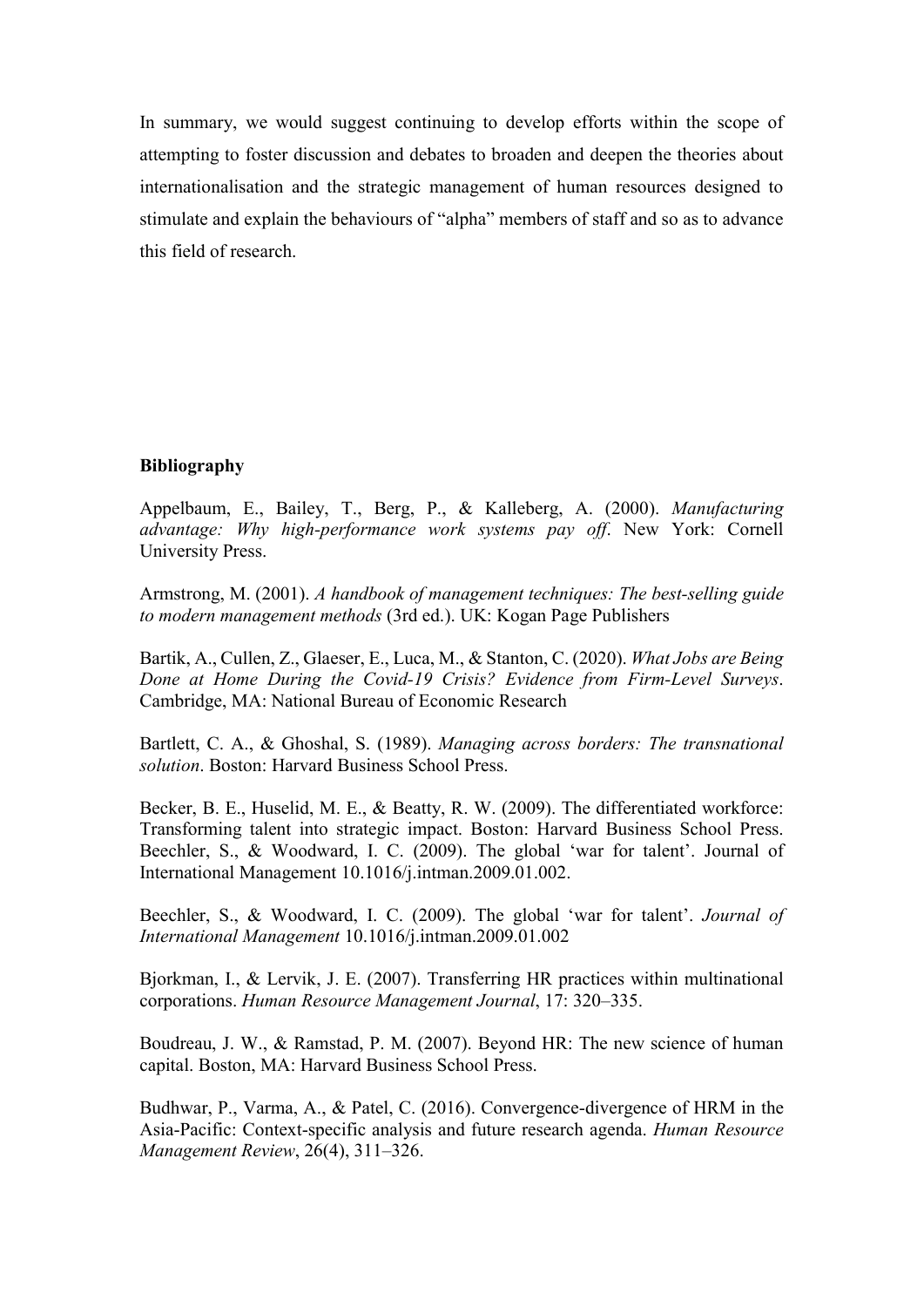Boudreau, J. W., & Ramstad, P. M. (2007). Beyond HR: The new science of human capital. Boston, MA: Harvard Business School Press.

Cappelli, P. (2009). Talent on demand–managing talent in an age of uncertainty. Strategic Direction, 25(3).

Clark, C., Davila, A., Regis, M., & Kraus, S. (2020). Predictors of COVID-19 voluntary compliance behaviors: An international investigation. Global transitions, 2, 76-82.

Cohn, J. M., Khurana, R., & Reeves, L. (2005). Growing talent as if your business depended on it. Harvard Business Review, 83(10): 62–70.

Collings, D. G., & Mellahi, K. (2009). Strategic talent management: What is it and how does it matter? Human Resource Management Review, 19: 304–313.

Collings, D. G., Scullion, H., & Morley, M. J. (2007). Changing Patterns of Global Staffing in the Multinational Enterprise: Challenges to the Conventional Expatriate Assignment and Emerging Alternatives. Journal of World Business, 42(2): 198–213.

Collings, D (2016). The Global Talent Management Challenge. The European Business Review. Available at https://www.europeanbusinessreview.com/the-global-talentmanagement-challenge/

Collings, D. G., Mellahi, K., & Cascio, W. F. (2019). Global talent management and performance in multinational enterprises: A multilevel perspective. Journal of Management, 45(2), 540–566

Cooke, F. L., Wu, G., Zhou, J., Zhong, C., & Wang, J. (2018). Acquiring global footprints: Internationalization strategy of Chinese multinational enterprises and human resource implications. Journal of Business Research, 93, 184–201.

Cooke, F. L., Wood, G., Wang, M., & Veen, A. (2019). How far has international HRM travelled? A systematic review of literature on multinational corporations (2000–2014). Human Resource Management Review, 29(1), 59–75.

Cox, A. (2005). The outcomes of variable pay systems: Tales of multiple costs and unforeseen consequences. The International Journal of Human Resource Management, 16, 1475-1497.

Davies, S., & Froese, F. J. (2019). Expatriates in Korea: Live to work or work to live? In F. J. Froese (Ed.). Doing business in Korea (pp. 170–187). London: Routledge.

de Frutos-Belizón, J., Martín-Alcázar, F. & Sánchez-Gardey, G. The research–practice gap in the field of HRM: a qualitative study from the academic side of the gap. Rev Manag Sci (2020). https://doi.org/10.1007/s11846-020-00397-x

Dwivedi, Y. K., Hughes, D. L., Coombs, C., Constantiou, I., Duan, Y., Edwards, J. S., Gupta, B., Lal, B., Misra, S., Prashant, P., Raman, R., Rana, N. P., Sharma, S. K., & Upadhyay, N. (2020). Impact of COVID-19 pandemic on information management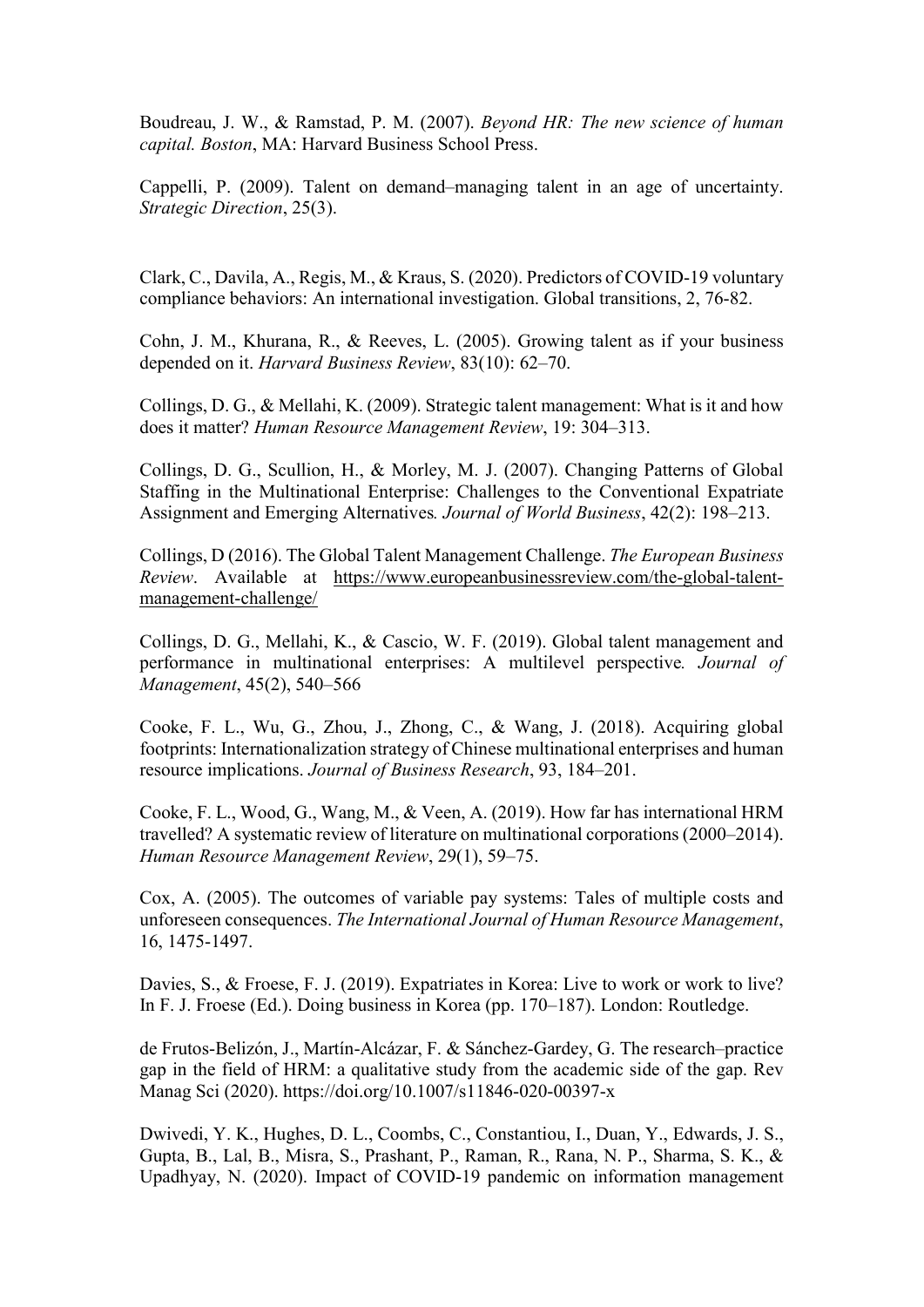research and practice: Transforming education, work and life. International Journal of Information Management, 55, Article 102211. 10.1016/j.ijinfomgt.2020.102211

Economist Intelligence Unit (2006). The CEO's role in talent management: How top executives from ten countries are nurturing the leaders of tomorrow. London, The Economist.

Farndale, E., Brewster, C., Ligthart, P., & Poutsma, E. (2017). The effects of market economy type and foreign MNE subsidiaries on the convergence and divergence of HRM. Journal of International Business Studies, 48(9), 1065–1086.

Froese, F. J., Shen, J., Sekiguchi, T., & Davies, S. (2020). Liability of Asianness? Global talent management challenges of Chinese, Japanese, and Korean multinationals. Human Resource Management Review, 100776. doi:10.1016/j.hrmr.2020.100776

Garavan, T. N., Carbery, R., & Rock, A. (2012). Mapping talent development: Definition, scope and architecture. European Journal of Training and Development, 36(1), 5-24.

Gerards, R., van Wetten, S. & van Sambeek, C. New ways of working and intrapreneurial behaviour: the mediating role of transformational leadership and social interaction. Rev Manag Sci (2020). https://doi.org/10.1007/s11846-020-00412

Glassdoor (2018). 2018 Best places to work. https://www.glassdoor.com/Award/Best-Places-to-Work-LST\_KQ0,19.htm

Glover, L., & Wilkinson, A. (2007). Worlds colliding: The translation of modern management practices within a UK based subsidiary of a Korean-owned MNC. International Journal of Human Resource Management, 18(8), 1437–1455

Groysberg, B and Connolly, K (2015) The three things CEOs worry about the most. Harvard Business Review, available at https://hbr.org/2015/03/the-3-thingsceos-worry-about-the-most

Gronroos, C. (2004). The relationship marketing process: communication, interaction, dialogue, value. Journal of Business and Industrial Marketing, Vol. 19 No. 2, pp. 99- 113.

He, W., Zhang, J., & Li, W. (2021). Information Technology Solutions, Challenges, and Suggestions for Tackling the COVID-19 Pandemic. International Journal of Information Management, 57, Article 102287. 10.1016/j.ijinfomgt.2020.102287.

Herzberg, F. (1968). One more time: How do you motivate employees? Boston, MA: Harvard Business Review

Huang, L., Yang, Y., & Sekiguchi, T. (2020). Attractiveness of Japanese firms to international job applicants: The effects of belongingness, uniqueness, and employment patterns. Asian Business & Management, 19(1), 1–27.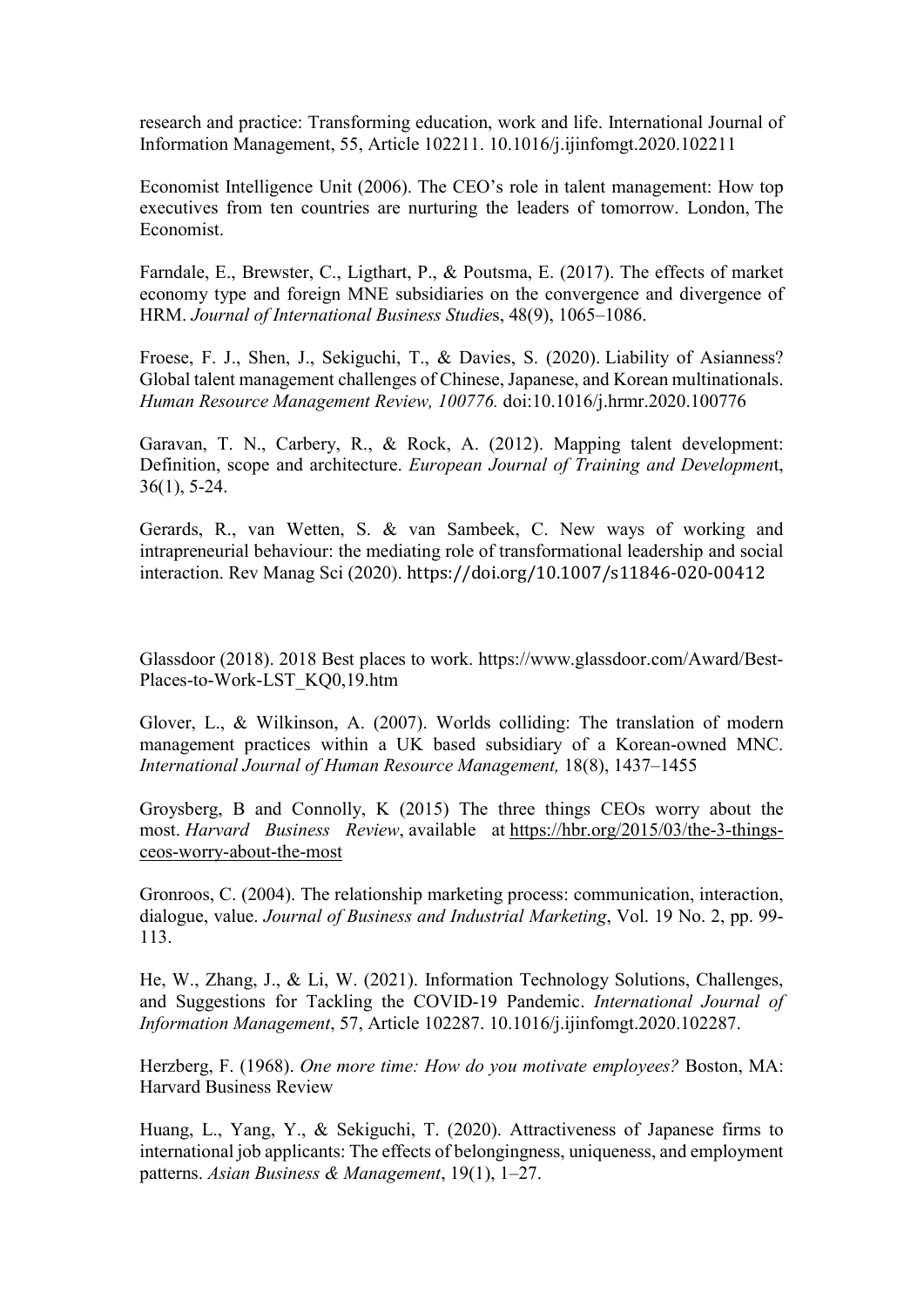Huselid, M. A., Beatty, R. W., & Becker, B. E. (2005). 'A Players' or 'A Positions'? The strategic logic of workforce management. Harvard Business Review, December: 110– 117.

Iles, P., Chuai, X., & Preece, D. (2010). Talent management and HRM in multinational companies in Beijing: Definitions, differences and drivers. Journal of World Business, 45(2), 179- 189

International Labour Organization (2020). COVID-19 and the world of work, third edition: Updated estimates and analysis, 3rd ed., Geneva, Switzerland,

International Monetary Fund (2020), World Economic Outlook: Chapter 1 The Great Lockdown, 2020

Jackson, T., & Horwitz, F. M. (2018). Expatriation in Chinese MNEs in Africa: An agenda for research. International Journal of Human Resource Management, 29(11), 1856–1878

Jayaraman, S., Talib, P., & Khan, A. F. (2018). Integrated Talent Management Scale: Construction and Initial Validation. SAGE Open, 8(3), 215824401878096. doi:10.1177/2158244018780965

Khilji, S. E., Tarique, I., & Schuler, R. S. (2015). Incorporating the macro view in global talent management. Human Resource Management Review, 25(3), 236–248

Kocha, J; Plattfaut, R; Kregel, I. (2021). Looking for Talent in Times of Crisis – The Impact of the Covid-19 Pandemic on Public Sector Job Openings International Journal of Information Management Data Insights 1 (2021) 100014

Lepak, D. P., & Snell, S. A. (2002). Examining the human resource architecture: The relationships among human capital, employment, and human resource configurations. Journal of Management, 28(4), 517-543.

Lepper, M. R., & Henderlong, J. (2000). Turning "play" into "work" and "work" into "play": 25 years of research on intrinsic versus extrinsic motivation. In Intrinsic and extrinsic motivation (pp. 257-307).

Lewis, R. E., & Heckman, R. J. (2006). Talent management: A critical review. Human Resource Management Review, 16: 139–154.

Luo, Y. and Tung, R.L. (2007), "International expansion of emerging market enterprises: a springboard perspective", Journal of International Business Studies, 38(4), 481-498

Iivari, N., Sharma, S., & Ventä-Olkkonen, L. (2020). Digital transformation of everyday life - How COVID-19 pandemic transformed the basic education of the young generation and why information management research should care? International Journal of Information Management, 55, Article 102183. 10.1016/j.ijinfomgt.2020.102183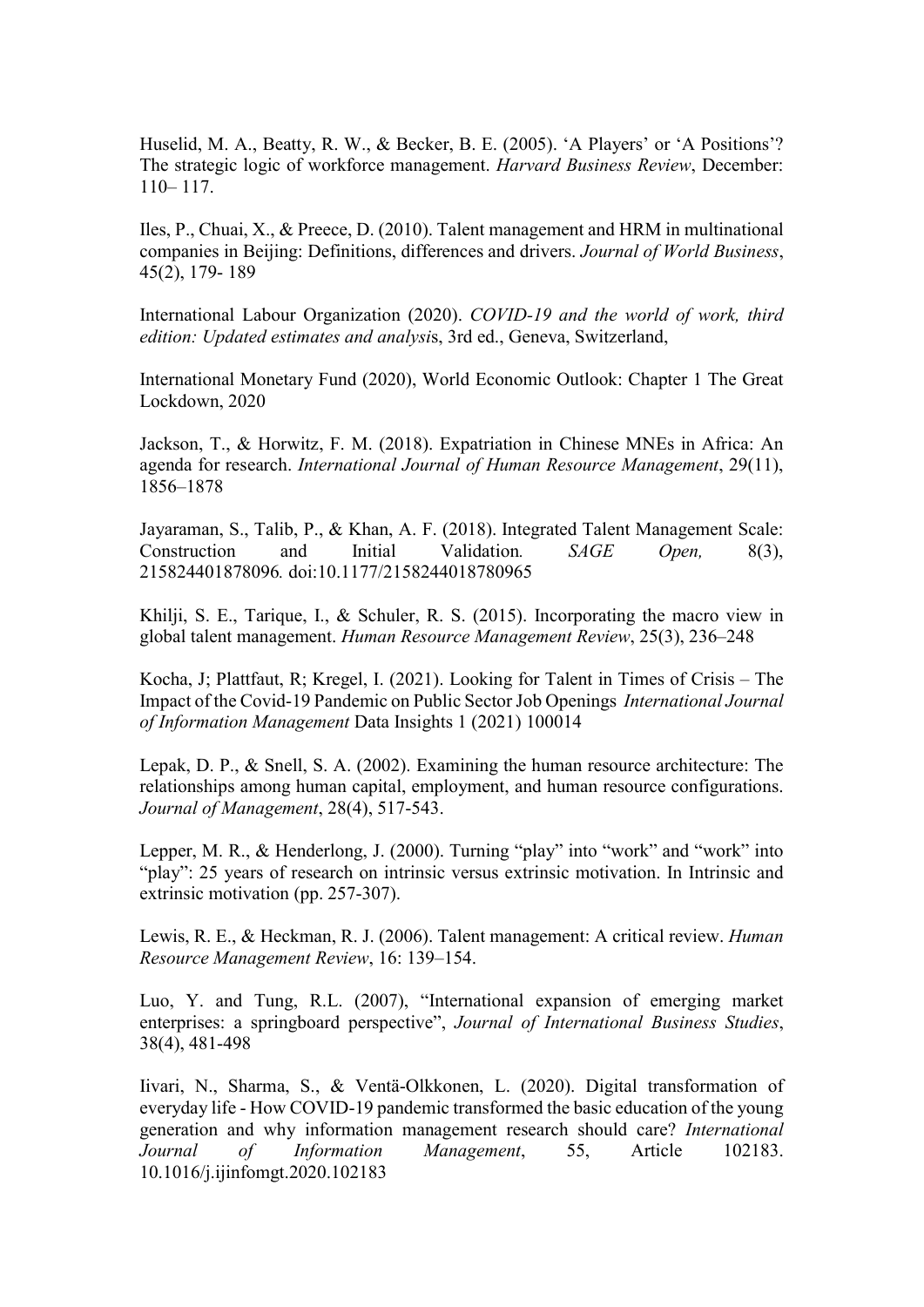Michaels, E., Hanfield-Jones, H., & Axelrod, B. (2001). War for talent. Boston: Harvard Business School Press

Montenovo, L., Jiang, X., Rojas, F. L., Schmutte, I., Simon, K., Weinberg, B., & Wing, C. (2020). Determinants of Disparities in Covid-19 Job Losses. Cambridge, MA: National Bureau of Economic Research.

Pananond, P., & Giroud, A. (2016). Asian emerging multinationals and the dynamics of institutions and networks. Asian Business & Management, 15(4), 255–263

Penrose, E. (1959). The Theory of the Growth of the Firm. Basil Blackwell, London.

PwC (2016) Annual Global CEO Survey 2016. London, PwC

Ready, D. A., & Conger, J. A. (2007). Making your company a talent factory. Harvard Business Review, 85(6): 68–77.

Sansone, C., & Smith, J. L. (2000). The "how" of goal pursuit: Interest and selfregulation. Psychological Inquiry, 11(4), 306- 309.

Shen, J., & Edwards, V. (2013). International human resource Management in Chinese Multinationals. New York, NY: Routledge

Scullion, H., & Collings, D. G. (2006). International talent management. In H. Scullion & D. G. Collings (Eds.), Global staffing (pp. 88–116). London: Routledge.

Scullion, H; Collings, D.; Caligiuri, P. (2010). Global Talent Management. Journal of World Business 45, 105–108

Sparrow, P., Brewster, C., & Harris, H. (2004). Globalizing human resource management. London: Routledge

Stahl, G. K., Bjorkman, I., Farndale, E., Morris, S. S., Paauwe, J., & Stiles, P., et al. (2007). Global talent management: How leading multinational build and sustain their talent pipeline. INSEAD faculty and research working papers, 2007/24/OB.

Tarique, I., & Schuler, R. S. (2009). Global talent management: Literature review, integrative framework, and suggestions for further research. Journal of World Business 10.1016/j.jwb.2009.09.019.

Venkatesh, V. (2020). Impacts of COVID-19: A research agenda to support people in their fight. International Journal of Information Management, 55, Article 102197. 10.1016/j.ijinfomgt.2020.102197.

Vroom, V. H. (1964). Work and motivation. New York, NY: Wiley

Waizenegger, L., McKenna, B., Cai, W., & Bendz, T. (2020). An affordance perspective of team collaboration and enforced working from home during COVID-19.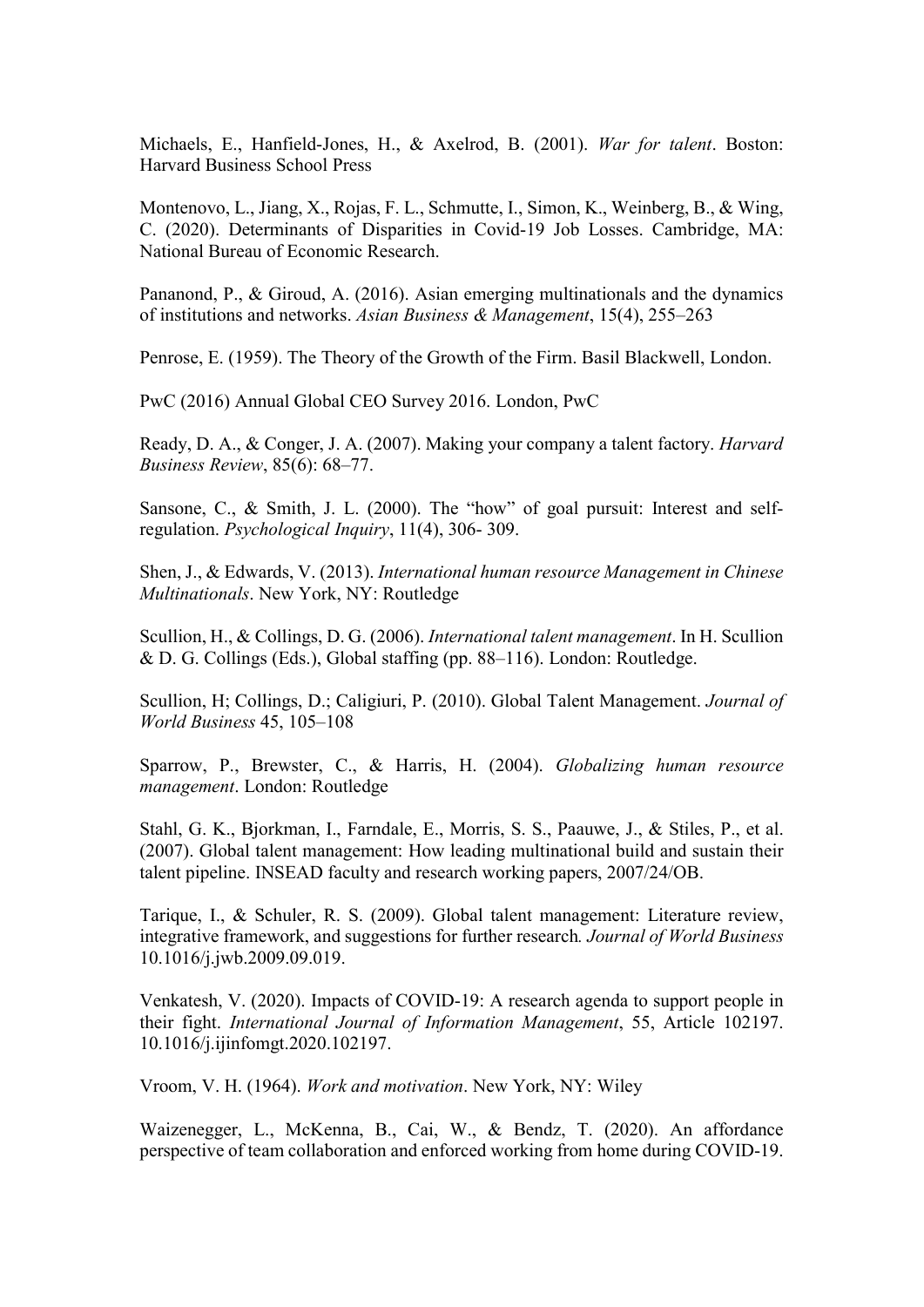European Journal of Information Systems, 29, 429–442. 10.1080/0960085X.2020.1800417.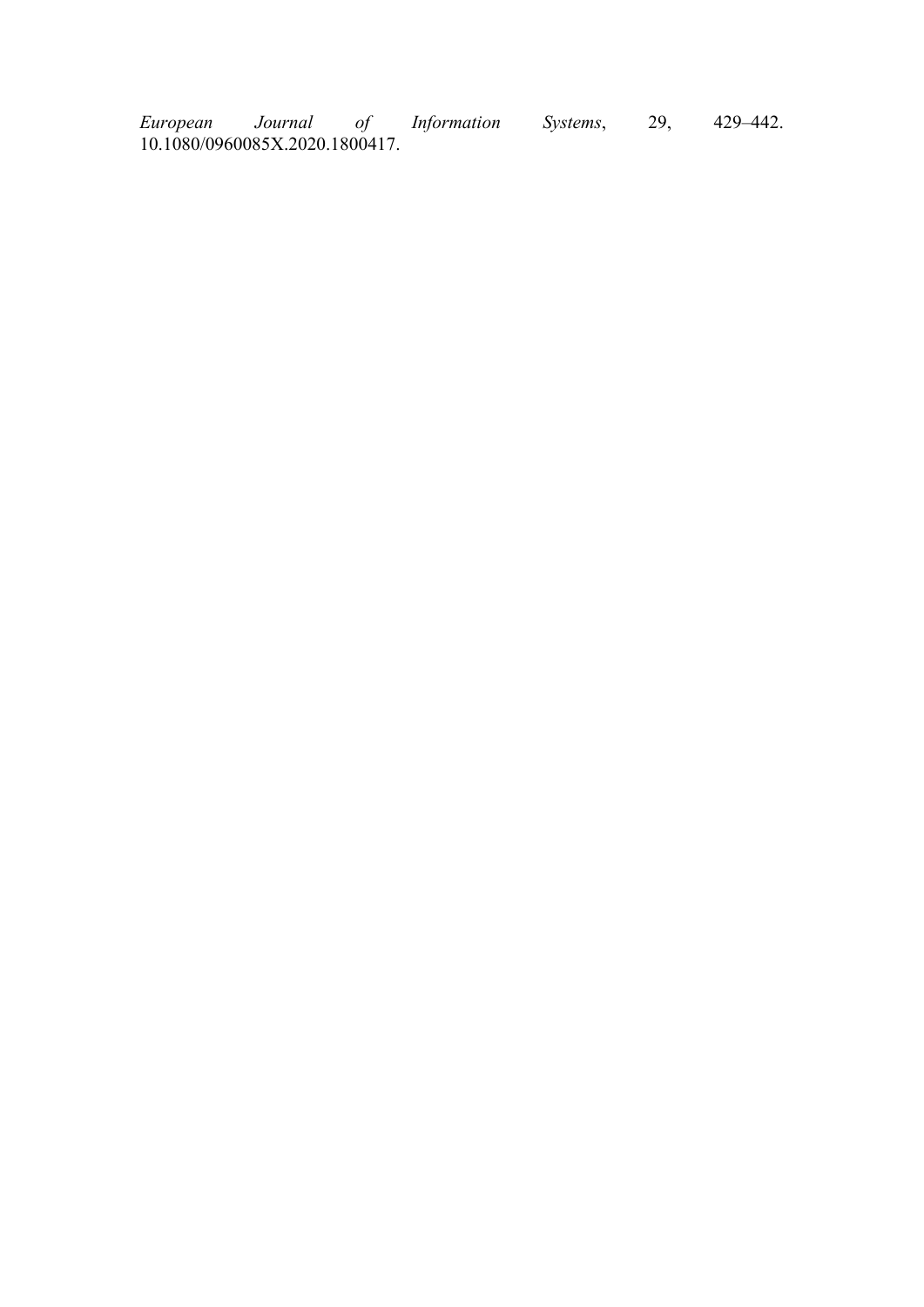# Appendix Table A.1 - Integrated Talent Management Scale

**Questions** 

#### Identifying critical positions

My company identifies the critical positions aligned with business strategies.

My company builds up talent pool in the organization.

My company differentiates the identified talent based on their contribution levels.

My company identifies the talent that makes maximum impact on organization success.

#### Competence training

The training activities for the identified talent are focused on required competencies.

The training activities for identified talent are implemented continuously.

The content of the training activities for the identified talent are based on job performance.

The training activities for the identified talent require time and extensive financial resources.

The training activities for the identified talent are designed to develop firm-specific skills/knowledge.

Training activities for the identified talent are in line with assigned critical tasks.

Identified talent have many opportunities for upward mobility.

#### **Development**

Development needs are identified for talent

Talents have clear career paths in this organization.

Talents have more than one avenue for promotion.

Developmental activities include feedback on developmental growth agenda for the identified talents.

#### Reward management

My company provides recognition, e.g., financial recognition such as cash, paid travel, incentive bonus/variable pay, etc.

My supervisor discusses and provides meaningful and helpful feedback on job performance.

My company values my work and contribution.

I believe that my company has a fair and just system of rewarding employees.

My company sets challenging targets in my job.

I have supportive and likeminded colleagues.

My company supports a balanced lifestyle (between my work and personal life).

My company encourages and organizes team building or other social networking activities among employees.

My company provides a competitive pay package (i.e., basic salary plus benefits, allowances or variable pay).

My company provides medical aid, retirement, and pension benefits.